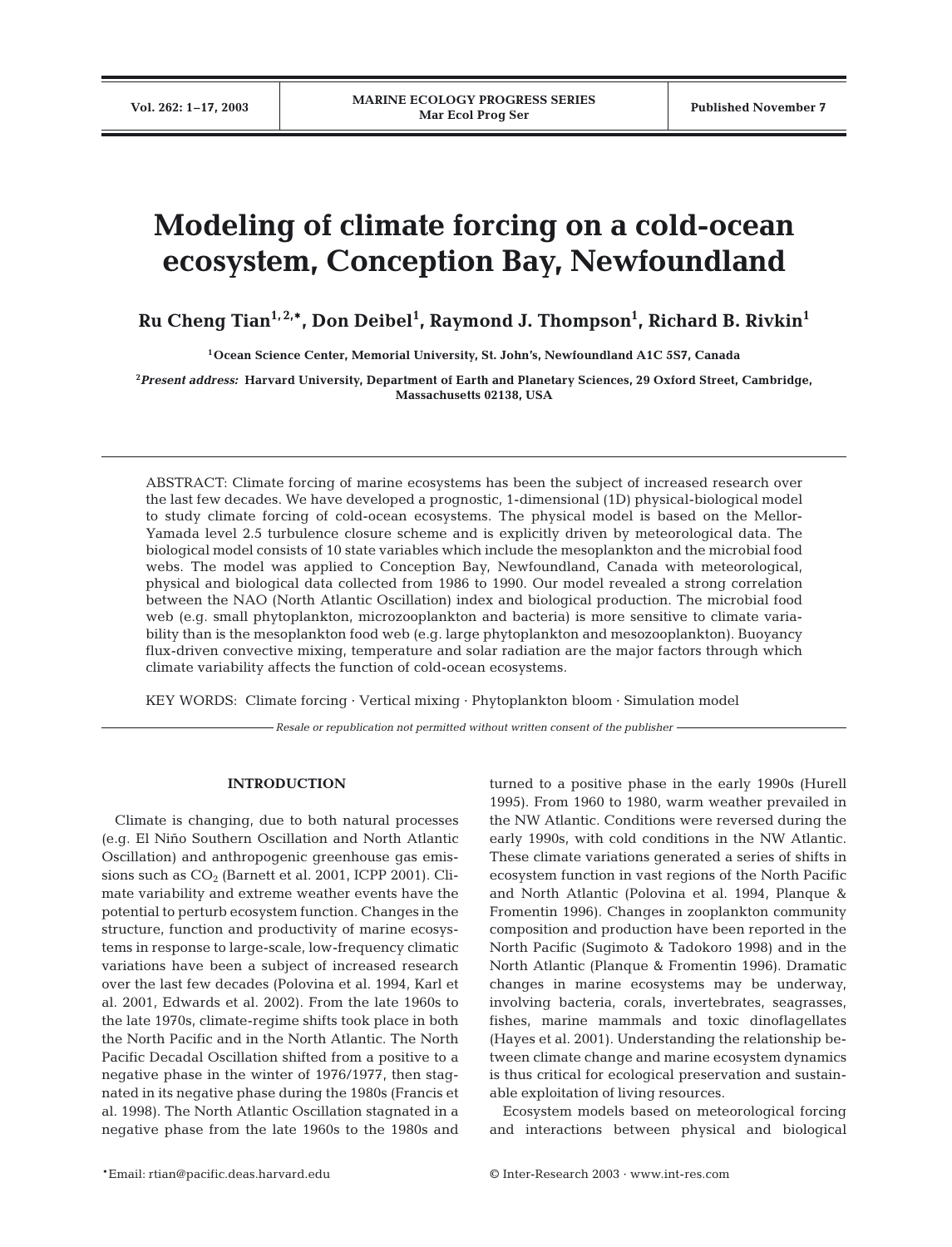dynamics can provide an insight into the mechanisms that connect climate variability and marine ecosystem function. In this paper we present a prognostic, coupled, physical-biological model to analyze climate forcing on a cold-ocean ecosystem, Conception Bay, Newfoundland. The physical model, based on the Mellor-Yamada turbulence closure scheme (Mellor & Yamada 1982), is explicitly driven by meteorological data which generates vertical mixing coefficients (including turbulence diffusivity and static convective mixing), seawater temperature and irradiance. These 3 major output variables of the physical model were used to drive the biological model. The biological model consists of 10 state variables that include the microbial and the mesoplankton food webs through trophic interactions and energy flow among biotic and abiotic pools (Tian et al. 2000, 2001).

The model was applied to Conception Bay on the east coast of Newfoundland (Fig. 1). Due to strong seasonal variations in heat flux, stratification, hydrodynamics and biological production, cold-ocean systems are particularly sensitive to climate variability (Shindell et al. 1999). Conception Bay is under the influence of the North Atlantic Oscillation (NAO), as is the entire North Atlantic. The NAO is a weather system that has strong interannual and interdecadal variations (Hurell 1995). Conception Bay is ca. 50 km upstream from St. John's Harbor and its shoreline is sparsely populated, with essentially no agriculture. Previous work has indicated very low levels of terres-



Fig. 1. East coast of Newfoundland, showing location of sampling station  $(\star)$  in Conception Bay

trial runoff and anthropogenic perturbation (Ostrom et al. 1997, Budge & Parrish 1998). All these factors make Conception Bay a suitable site for studying climate forcing in cold-ocean ecosystems. An oceanographic research program, the Cold Ocean Productivity Experiment (COPE), was conducted from 1986 to 1990 in this region. This research program focused on interannual variability in the timing and production of the spring phytoplankton bloom and the subsequent energy flow from the pelagic to the benthic ecosystem. Meteorological, physical and biological data collected over these 5 years were used to constrain our model over the same period.

# **MATERIALS AND METHODS**

We developed a prognostic, 1-dimensional (1D) physical model to calculate photosynthetically active radiation (PAR), seawater temperature and the vertical mixing coefficient to drive a previously published biological model (Tian et al. 2000). Conception Bay opens up on the NE Newfoundland Shelf, where the inshore branch of the Labrador coastal current flows southward (DeYoung & Sanderson 1995). Local air–sea heat flux accounts for 89% of the variation in water temperature (Umoh et al. 1995) and 1D models can approximate temperature profiles on the NE Newfoundland Shelf (Petrie et al. 1991). The focal Conception Bay time-series station is located in the inner bay, so that the influence of the Labrador Current on the heat budget should be lower than on the shelf. Due to low local freshwater discharge, however, water-mass exchange with the NE Newfoundland Shelf represents a major factor controlling salinity variations in Conception Bay (DeYoung & Sanderson 1995). Mathieu & DeYoung (1995) used data assimilation to simulate salinity profiles, whereas we used a prescribed salinity flux to represent the influence of bay–shelf water exchange on salinity in Conception Bay (Appendix 1).

Various models have been developed to simulate the hydrodynamics of the water column, including bulk mixed-layer models, eddy-coefficient models, turbulence-closure models and deterministic models (Niiler & Kraus 1977, Martin 1985, Mathieu & DeYoung 1995). We used the Mellor-Yamada level 2.5 turbulenceclosure scheme, which has been adapted for 1D biological simulation (Sharples & Tett 1994, Kuhn & Radaach 1997). Equations of the physical model are presented in Appendix 1. Since our objective was to capture climate impact on a marine ecosystem, meteorological forcings including air temperature, wind, cloudiness, precipitation and sea surface pressure were explicitly implemented.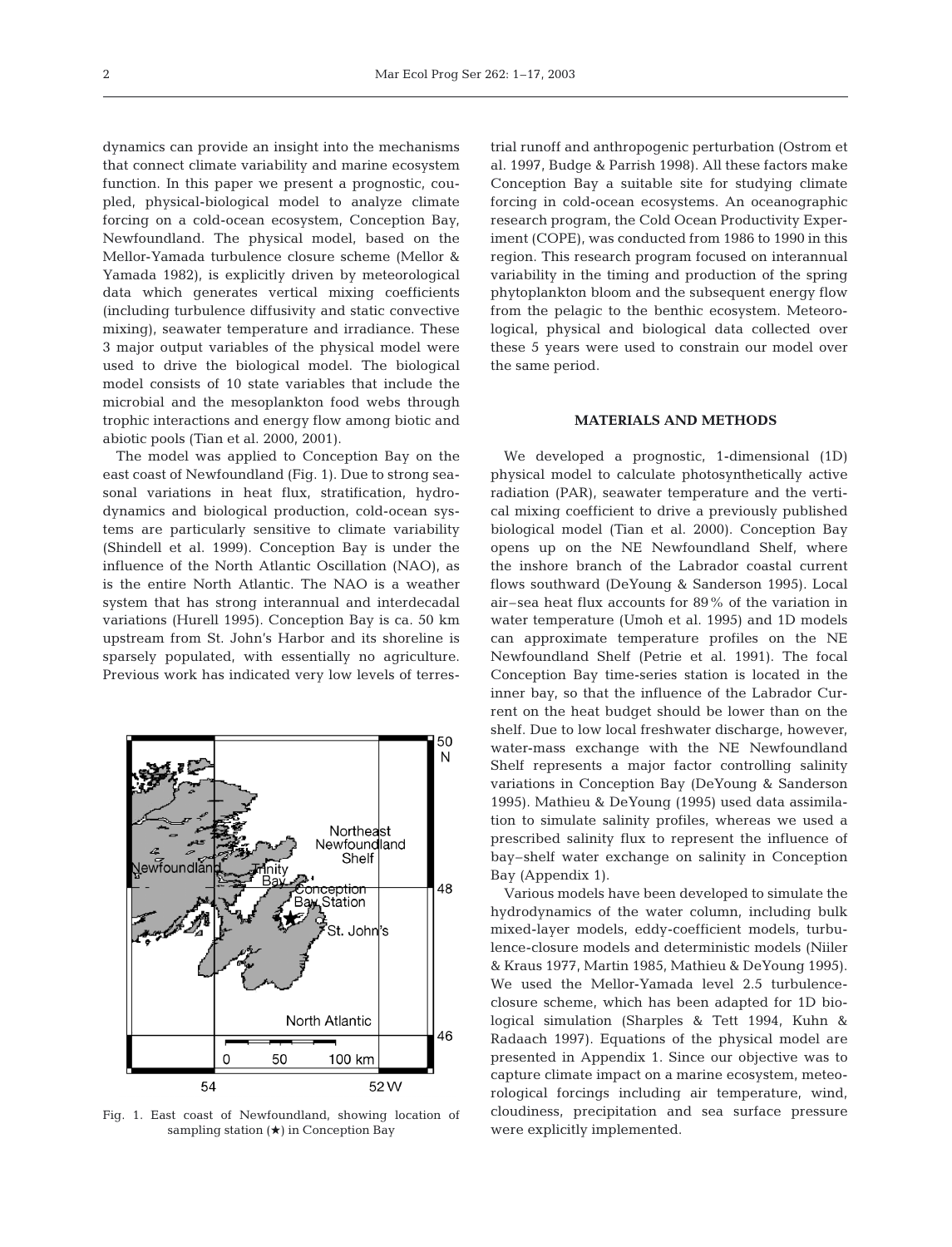Vertical mixing includes wind-driven turbulence diffusivity and buoyancy flux-driven convective mixing in cold-ocean systems. We used the following geostrophic adjustment scheme to capture convective mixing (Marotzke 1991). At each time step, the model looks for static instability upward from the bottom of the water column (i.e. inverse density gradient) based on the criterion  $d\sigma_t/dz > 0.0001$  (kg m<sup>-2</sup>), where  $\sigma_t$  is the potential density of seawater and *z* is the depth. This criterion was determined from the seawater kinematic viscosity,  $0.01 \text{ cm}^2 \text{ s}^{-1}$ , which corresponds to a dynamic viscosity of 0.0001 kilogram-force s  $m^{-2}$  (Myrhaug & Slaattelid 1998). Once instability was detected, an explicit mixing coefficient (0.25  $\Delta z^2/\Delta t$  m<sup>2</sup> s<sup>-1</sup>, where  $\Delta z$  and  $\Delta t$  are the vertical resolution and time step of the model, respectively) was applied for all layers above the unstable zone. This procedure was repeated until all instability had been removed from the entire water column. The same convective mixing coefficient was then applied to biological state variables over the same depth range.

The biological model has been described previously (Tian et al. 2000, 2001). The basic structure of the model consists of a mesoplankton food web, including large phytoplankton (>5 µm), mesozooplankton  $(>200 \mu m)$ , and large sinking particles, and the microbial food web, consisting of bacteria, small phytoplankton (<5 µm), microzooplankton (<200 µm), smallsuspended particles, and dissolved organic matter (DOM; Tian et al. 2000). Briefly, growth rates of both large and small phytoplankton are forced by photosynthetically active radiation (PAR), nitrogenous nutrients and temperature. PAR forcing is formulated as:

$$
\mu(\text{PAR}) = P_{\text{m}}(1 - e^{-\alpha P \text{AR}/P_{\text{m}}})e^{-\beta P \text{AR}/P_{\text{m}}}
$$
(1)

where  $\mu$ (PAR) = light-dependent growth rate (d<sup>-1</sup>),  $P_m$  = theoretical maximum biomass-normalized growth rate  $(d^{-1})$ ,  $\alpha$  = initial slope of photosynthesis–irradiance relationship  $(W^{-1} d^{-1})$  and β = photoinhibition coefficient ( $W^{-1}$  d<sup>-1</sup>; Platt et al. 1980). Both photosynthetic parameters are based on a carbon-to-chlorophyll ratio of 50. Limitation of phytoplankton growth by nitrogenous nutrients is parameterized as:

$$
\mu_{\rm Pl}(N) \;\; = \;\; \frac{NH_4^+}{NH_4^+ + H_{\rm PlA}} + \frac{NO_3^-}{NO_3^- + H_{\rm PlN}} \times \frac{H_{\rm PlA}}{NH_4^+ + H_{\rm PlA}} \; (2)
$$

where  $\mu_{\text{Pl}}(N)$  [or  $\mu_{\text{Ps}}(N)$ ] = nutrient-limited growth rate of large (or small) phytoplankton,  $H_{\text{PIN}}$  and  $H_{\text{PIA}}$  = halfsaturation constants for  $NO_3^-$  and  $NH_4^+$  uptake ( $\mu$ M) by large phytoplankton (or  $H_{\text{PsN}}$  and  $H_{\text{PsA}}$  for small phytoplankton), respectively (Parker 1993). Finally, temperature forcing is given by

$$
\mu_{\rm Pl}(T) = e^{\beta_{\rm TP}T} \tag{3}
$$

where  $T =$  temperature in the surface mixed layer,  $\mu_{P10}$ (or  $\mu_{\text{Ps0}}$ ) = maximum growth rate at 0°C (d<sup>-1</sup>) for large

(or small) phytoplankton, and  $\beta_{TP}$  = exponent of the temperature-dependence of phytoplankton growth rate (Verity 1981). The phytoplankton growth rate is computed as the product of these 3 terms:

 $\mu_{\rm Pl} = \mu(PAR)\mu_{\rm Pl}(N)\mu_{\rm Pl}(T)$  (or =  $\mu(PAR)\mu_{\rm Ps}(N)\mu_{\rm Ps}(T)$ ) (4)

PAR calculation was carried out as detailed in Tian et al. (2000), and surface water temperature was computed by the physical model. Mesozooplankton are assumed in the model to feed on large phytoplankton, microzooplankton, and large particles, whereas microzooplankton consume small phytoplankton, bacteria, and small particles. The specific feeding rate of a predator *j* on food type *i* is calculated as:

$$
G_j^i = \frac{g_j c_i F_i}{1 + F_t}, \text{ with } F_t = \sum c_i F_i \tag{5}
$$

where  $g_i$  = maximum grazing rate,  $c_i$  = food preference (inverse of the half-saturation constant) and  $F_t =$  total food concentration (Tian et al. 2001). Temperature influence upon zooplankton grazing and bacterial uptake rates is parameterized by an exponential law as for phytoplankton (Eq. 3; see also Huntley & Lopez 1992). Large sinking particles are composed of a mixture of faecal pellets, organic aggregates, and detritus of large, dead organisms. Small particles are formed through feeding losses (including sloppy feeding and defecation) and detritus of small dead organisms.

**Data.** *Meteorological and physical data:* Data for hourly wind velocity and direction, air temperature, barometric pressure, humidity, cloudiness and daily precipitation data were collected at St. John's Airport, 25 km from the sampling station at 47° 32.2' N, 53° 07.9' W in Conception Bay. The weather conditions during the 5 yr period 1986 to 1990 were broadly comparable, illustrated by the similar seasonal pattern in the forcing data (Fig. 2). Nevertheless, air temperature was relatively lower in the winter and higher in the summer of 1989 and 1990 than in 1986 and 1987 (Fig. 2A,B). The NAO index was higher in 1989 (5.08) and 1990 (3.96) than in 1986 (0.5) and 1987 (–0.75). A high NAO index indicates strong westerly winds in winter and cold weather over the NW Atlantic and Conception Bay, so that the low temperature observed in eastern Newfoundland in the winters of 1989 and 1990 is consistent with the prediction from the NAO index. However, the high temperature in summer in these 2 cold-winter years was rarely noted in previous studies. Wind, cloudiness and precipitation are characterized by high-frequency variability (Fig. 2C–H). Late winter and early spring of 1987 were distinguished by weaker winds and greater cloudiness and precipitation than the other years.

During the COPE research program, 97 CTD profiles were collected at the study site between late March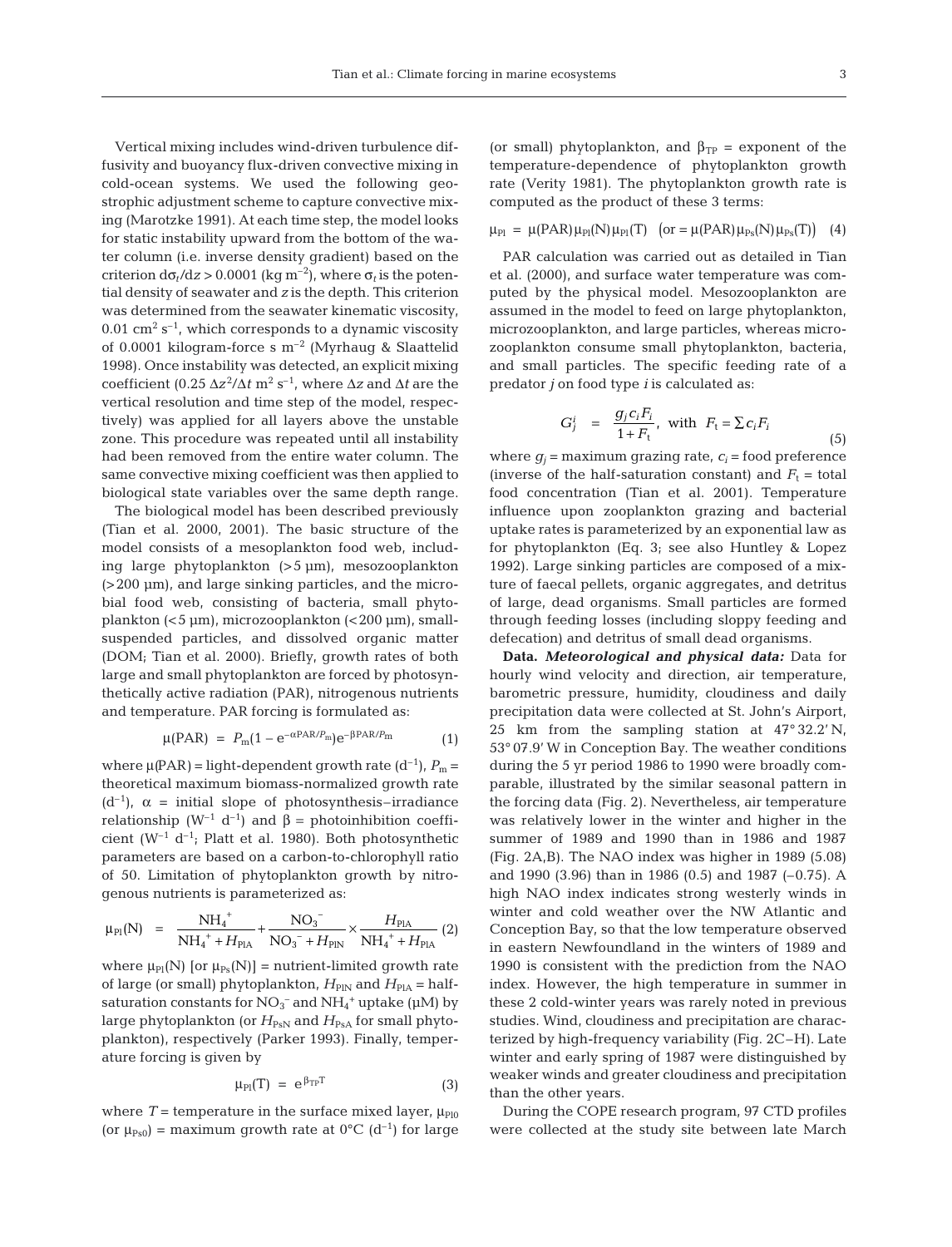and early June during 1988, 1989 and 1990 using a SeaBird, SBE 25 CTD device. Another 67 CTD profiles were collected around the year at the same station from 1992 to 2000, allowing us to constrain the model over an annual cycle.

*Biological data:* In this section we briefly present the biological data used to constrain the model. A detailed description of the methodology is beyond the scope of this paper, and has been presented in other publications (i.e. Pomeroy et al. 1991, Redden 1994, Choe & Deibel 2000). Phytoplankton biomass was estimated from chlorophyll *a* data using a constant carbon: chlorophyll *a* ratio of 50. Chlorophyll *a* concentration was measured by fluorometry (Yentsch & Menzel 1963)



Fig. 2. Meteorological data used to drive the physical model from 1986 to 1990. Lines are the 5 d moving averages of forcing data and values are seasonal averages of corresponding variable in the following order: winter, January to March; spring, April to June; summer, July to September; autumn, October to December. Forcing data of 1988 and of humidity and pressure are not shown for simplicity of presentation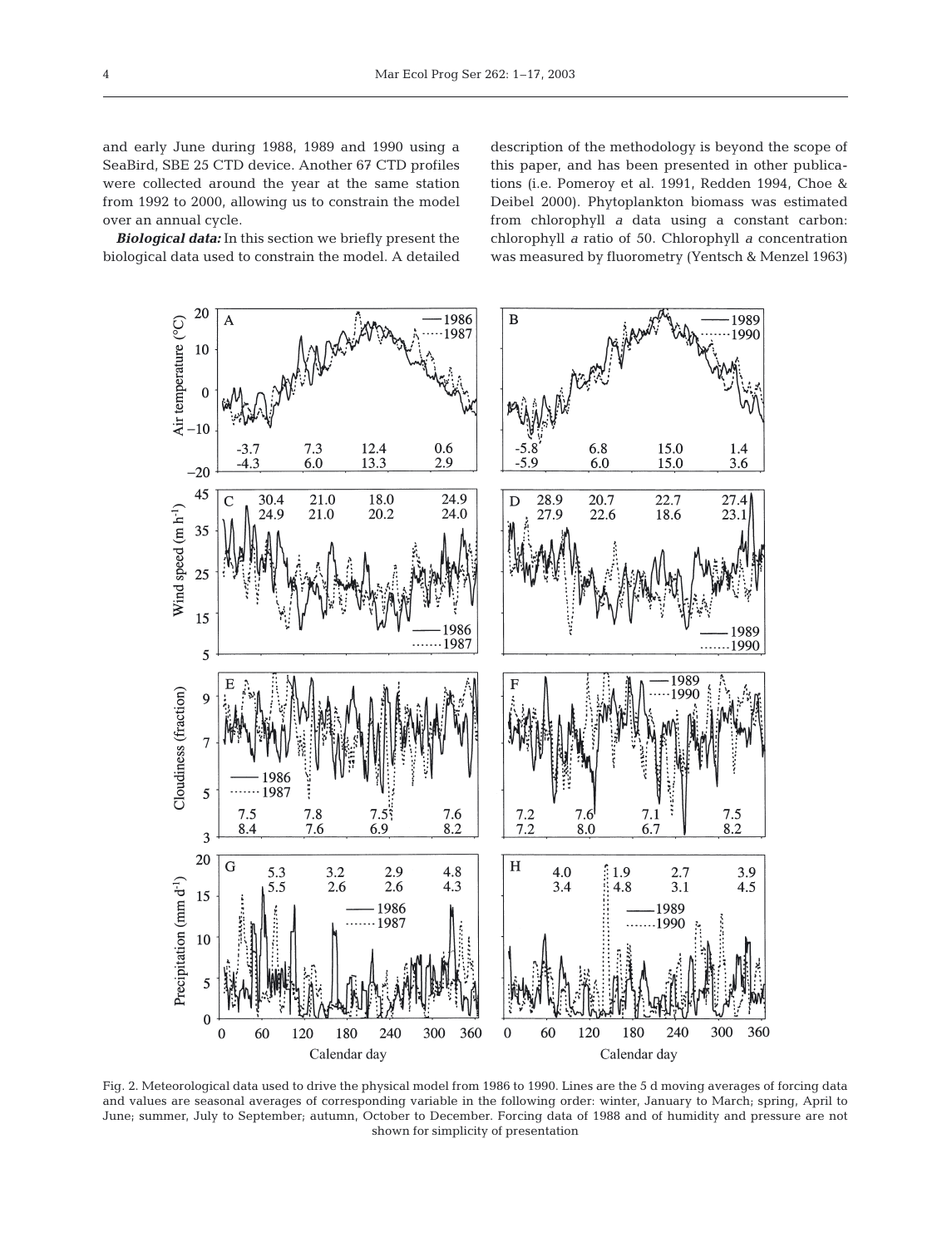Table 1. Number of data profiles used in this study. –: no data

|                     |    |    |    |    | 1986 1987 1988 1989 1990 1992-2000 |
|---------------------|----|----|----|----|------------------------------------|
| C.TD                |    | 40 | 30 | 27 | 67                                 |
| Chlorophyll a       | 30 | 29 | 24 | 12 |                                    |
| Mesozooplankton     |    | 16 |    |    | 16                                 |
| Microzooplankton 25 |    |    |    |    |                                    |
| <b>Bacteria</b>     |    |    |    |    | 34                                 |
| <b>Nitrate</b>      | 30 | 26 | 24 | 14 |                                    |
| Sediment traps      |    | 12 |    |    |                                    |

at different depths from the surface to 100 m, yielding 95 vertical profiles from 1986 to 1990 (Table 1). Most of these data were collected during the spring season in order to study the phytoplankton bloom.

Biomass of mesozooplankton, microzooplankton and bacteria was estimated from microscope counts, which were species- and stage-specific for the zooplankton, followed by conversion to carbon biomass units using literature values for the region. The mesozooplankton community in Conception Bay is dominated by *Calanus finmarchicus, Pseudocalanus* spp., *Microcalanus* spp., *Oikopleura vanhoeffeni, O. labradoriensis, Metridia longa, Temora longicornis* and *Oithona* spp. For copepods, conversion from the number of individuals to carbon biomass was based on factors given in Coyle et al. (1990), Conover & Huntley (1991) and Durbin et al. (1995). Conversion factors for oikopleurid appendicularians came from Deibel (1986). The microzooplankton community was dominated by ciliates and microflagellates. Biovolumes were calculated based on diameter or length and width and then converted to biomass by using a factor of 0.14 pg C µm–3 (Quevedo & Anadon 2000). For bacteria, the conversion factor was 20 fg  $cell<sup>-1</sup>$ . Samples of mesozooplankton were collected in 1988 and from 1997 to 1998. Samples of microzooplankton were collected in 1986, while bacteria were collected from 1992 to 1994 (Table 1). Moored sediment traps were deployed in 1988, as described in Redden (1994). Although there are temporal discrepancies between the data from various sources and the simulated period, these data outline the general seasonal cycles of various biological pools. Most of these field data have not been published, and detailed information can be acquired from the authors.

## **RESULTS**

# **Comparison between simulation and observations**

In this section we compare model output and observed results to validate the simulations. The magni-

tude and vertical profiles of water temperature and salinity were comparable between simulations and observations (Fig. 3). Small discrepancies in absolute values between simulations and observations were generated on certain temperature (Fig. 3C–E) and salinity (Fig. 3G,I,J) profiles. The CTD data were collected from the late 1980s to the year 2000, whereas the model was forced by meteorological data from 1986 to 1990. The model is 1-dimensional, and variation in 3D fields (e.g. the strength and properties of the Labrador Current) is not simulated. Salinity variation due to horizontal advection depends on ice cover at high latitudes and the coastal current pattern, whereas an averaged salinity flux was applied to the different simulated years (Appendix 1). Interannual variability in the vertical hydrodynamics due to changes in salinity flux can thus be overlooked. These discrepancies on various temporal and spatial scales between the model and data in part account for the mismatches between simulations and observations. Given the uncertainties in both the model and data, the general pattern in the vertical distribution and seasonal cycle of temperature and salinity were successfully reproduced by the model over the 5 yr period.

The water column is almost homogeneous in winter. Stratification begins in early April and reaches its maximum in August and September. Convective mixing begins in October due to heat loss (through sensible and latent heat fluxes) at the sea surface, which leads to the erosion of the thermocline and strong vertical mixing in winter. Heat-transfer across the weak thermocline in late fall may also contribute to the homogenization of the water column and vertical mixing (Pingree & Pennycuick 1975). Both simulations and observations showed a slight temperature anomaly at about 60 m depth (Fig. 3A) due to a halocline in early winter.

The simulated seasonal cycles of phytoplankton biomass in the euphotic zone are comparable with the observations (Fig. 4). The magnitude of the spring phytoplankton bloom was successfully reproduced over the 5 yr modeled. The simulated peak of phytoplankton biomass in 1988 is slightly earlier than the observed maximum, so that our 1D model may underestimate interannual variability in the timing of the spring phytoplankton bloom. The phytoplankton bloom also terminates more rapidly than the model prediction. The model is nitrogen-driven. Limitation by other nutrient elements was not parameterized. The spring phytoplankton bloom generally consists of large diatoms which require silicate for growth. If silicate is first depleted in surface waters, the phytoplankton bloom will decline earlier than the model prediction. Grazing pressure from zooplankton represents another factor controlling the magnitude and the duration of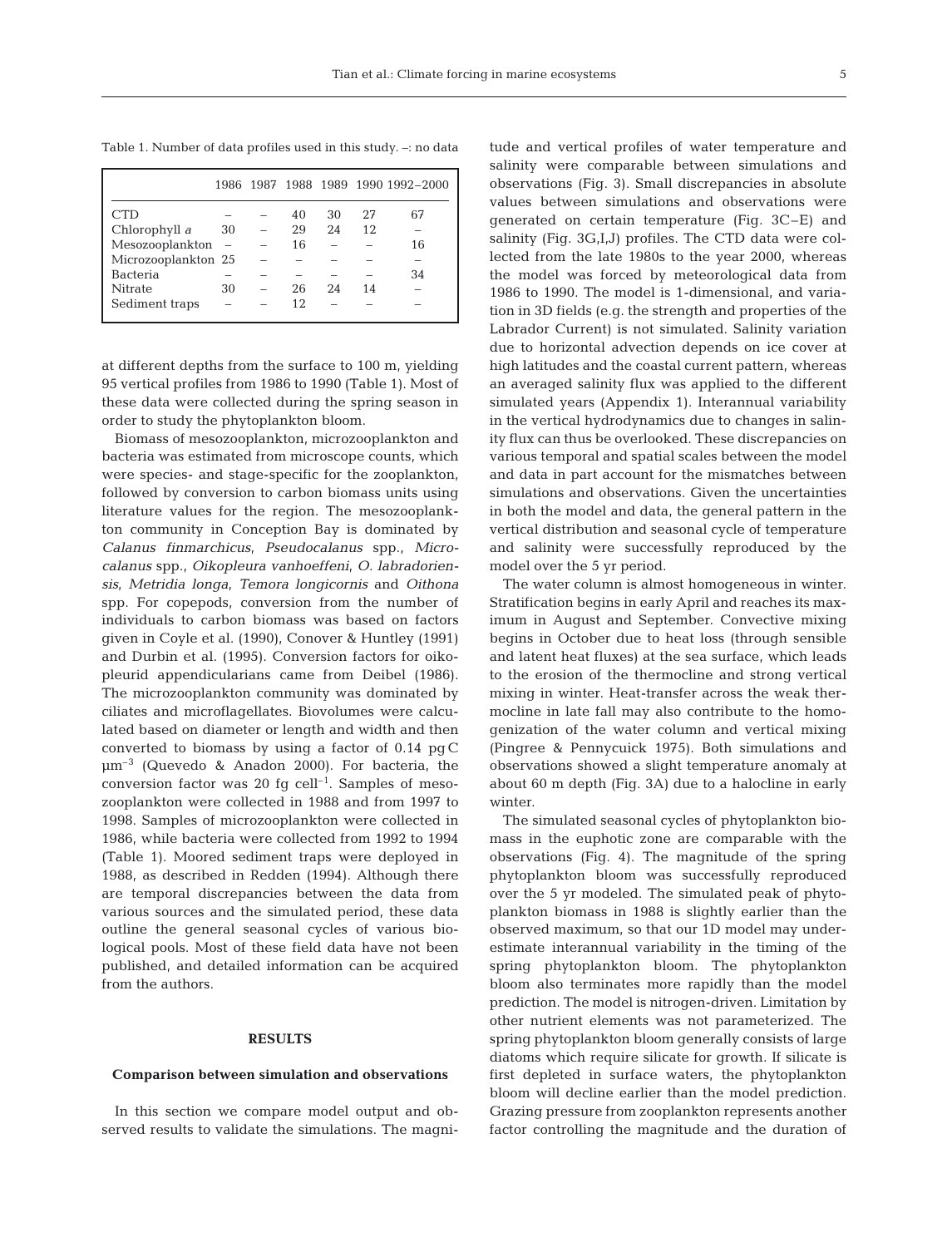

Fig. 3. Simulated (lines) and measured (circles) temperature and salinity profiles. These example profiles were selected to illustrate annual cycle of temperature and salinity in the water column. Collected data are for 1988 to 2000, whereas simulations are for 1986, 1988 and 1990. Dates are in order year/month/day

the spring phytoplankton bloom (Tian et al. 2000). As shown below, the model seems to underestimate grazing pressure during spring, which can explain in part the discrepancy between observation and simulation in the duration of the phytoplankton bloom.

Both the magnitude and seasonal cycle of bacterial biomass were reproduced by the model (Fig. 5A). The simulated magnitudes of microzooplankton and mesozooplankton biomass and particle-sinking flux are within the range of observed results, although the data show relatively large dispersion. The model seems to underestimate mesozooplankton biomass in spring (Fig. 5C). This discrepancy may result from zooplankton vertical migration that is not parameterized in the model. Recent studies have shown that zooplankton that diapause in deep water in winter may migrate to surface layers before or at the onset of the phytoplankton bloom and thus increase the grazing pressure (Head et al. 2000). On annual cycles, the model has been tested using time-series data of both meso-

zooplankton and microzooplankton from a similar high-latitude environment on the west coast of Newfoundland (Tian et al. 2001).

#### **Vertical mixing**

Vertical mixing consists of wind-driven turbulence diffusivity and buoyancy flux-driven convective mixing. The simulated annual cycles of the turbulence diffusivity and convection coefficients for 1987 and 1989 are presented in Fig. 6 as examples. These 2 years represent respectively the weakest and strongest vertical mixing years over the simulated period. The vertical turbulence diffusivity is mainly driven by wind stress, whereas convection is generated by heat fluxes. In winter, deep vertical mixing is dominated by convection, whereas turbulence diffusion is limited to the upper 120 m. Both vertical convection and wind-driven turbulence diffusivity have large seasonal variations,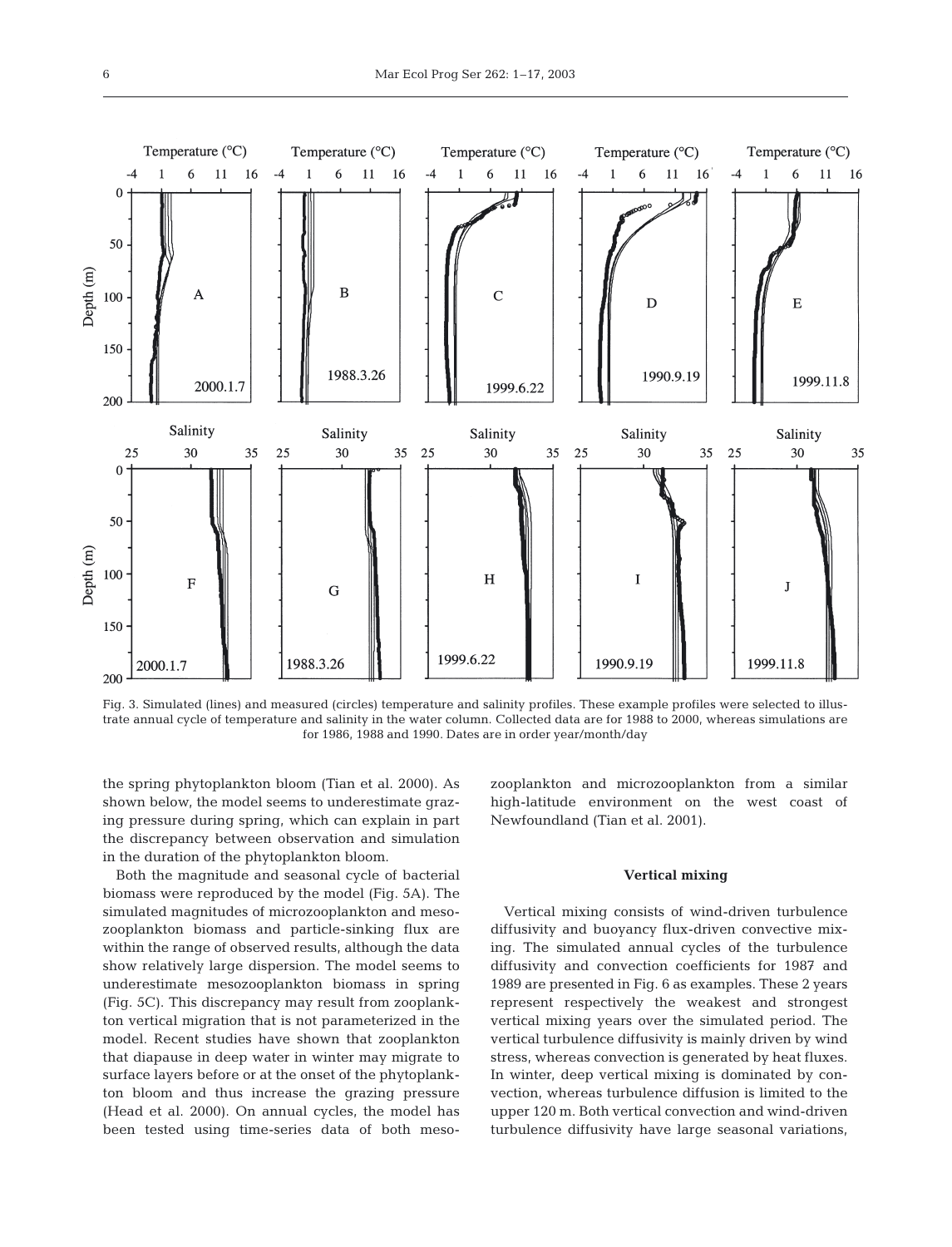



Fig. 4. Simulated (lines) and observed (circles) phytoplankton biomass integrated over euphotic zone. No measurements were conducted in 1987

with low values in summer when convection is essentially zero, with increasing values in autumn and maxima in winter. The increase in turbulent diffusivity in late autumn and winter is partly driven by the increase in vertical convection. The enhanced convection due to heat loss in late autumn and winter erodes the thermocline and deepens the surface mixed layer so that kinetic energy from wind stress can penetrate further into the water column.

The general patterns in seasonal cycle of both the vertical turbulence diffusivity and convection are similar between 1987 and 1989. However, the output of simulations revealed many strong, episodic vertical mixing events during early spring in 1989, whereas relatively weak vertical mixing was simulated in the same period in 1987. These strong vertical mixing events essentially resulted from enhanced vertical convection driven by heat loss at the sea surface.



Fig. 5. Simulated (lines, all modeled years) and observed (circles) biomass of (A) bacteria, (B) microzooplankton and (C) mesozooplankton integrated over upper 50 m, and (D) particle-sinking flux at 150 m. Bacterial data were collected in 1992, data for microzooplankton and particle-sinking flux in 1986, and mesozooplankton data ( $\circ$ ) in 1988 and 1997 to 1998 ( $\circ$ )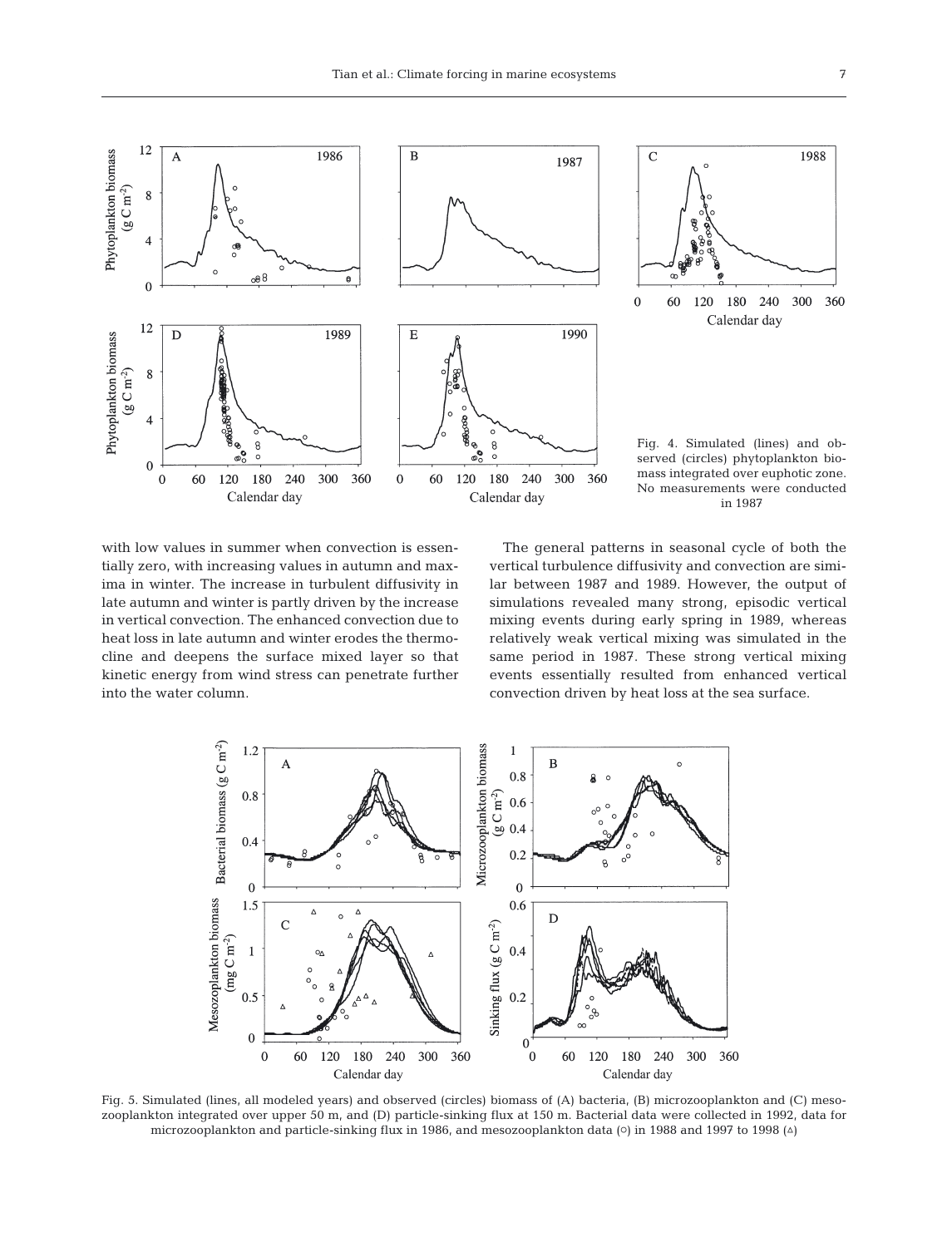#### **Biological production**

The episodic vertical mixing events in early spring generated episodic nitrate supply to the euphotic zone, which accounted for 21% of the total annual upward flux of nitrate (Fig. 6E,F). Moreover, these episodic nitrate flux events showed pronounced interannual variability. In 1987 for example, there were considerably fewer upward flux events than in other years. Due to the reduced episodic nitrate supply in early spring, the total nitrate supply to the euphotic zone in 1987 was 10% lower than that in 1989 and 1990.

Simulated primary production ranged from 124 g C  $m^{-2}$  yr<sup>-1</sup> in 1987 to 137 g C  $m^{-2}$  yr<sup>-1</sup> in 1989 (the sum of large and small phytoplankton production) (Table 2), comparable with remote sensing estimates in this region (100 to 140 g C  $m^{-2}$  yr<sup>-1</sup>; Antoine et al. 1996, Behrenfeld & Falkowski 1997). Model results suggest that small phytoplankton account for 69% of the total primary production and the *f*-ratio (nitrate-based over total primary production) has a mean value of 0.47. A similar *f*-ratio value was obtained independently by Louanchi & Najjar (2001), who based their calculation on nutrient and dissolved oxygen data from the region.



Fig. 6. (A,B) Turbulence diffusivity, (C,D) convection, and (E,F) nitrate upward flux across bottom of the euphotic zone for 1987 (lowest North Atlantic Oscillation [NAO] index among the 5 simulated years) and 1989 (highest NAO index). Isopleth values were 50, 200 and 1000  $m^2 d^{-1}$  (high-value above low-value isopleths) for turbulence diffusivity and convection, respectively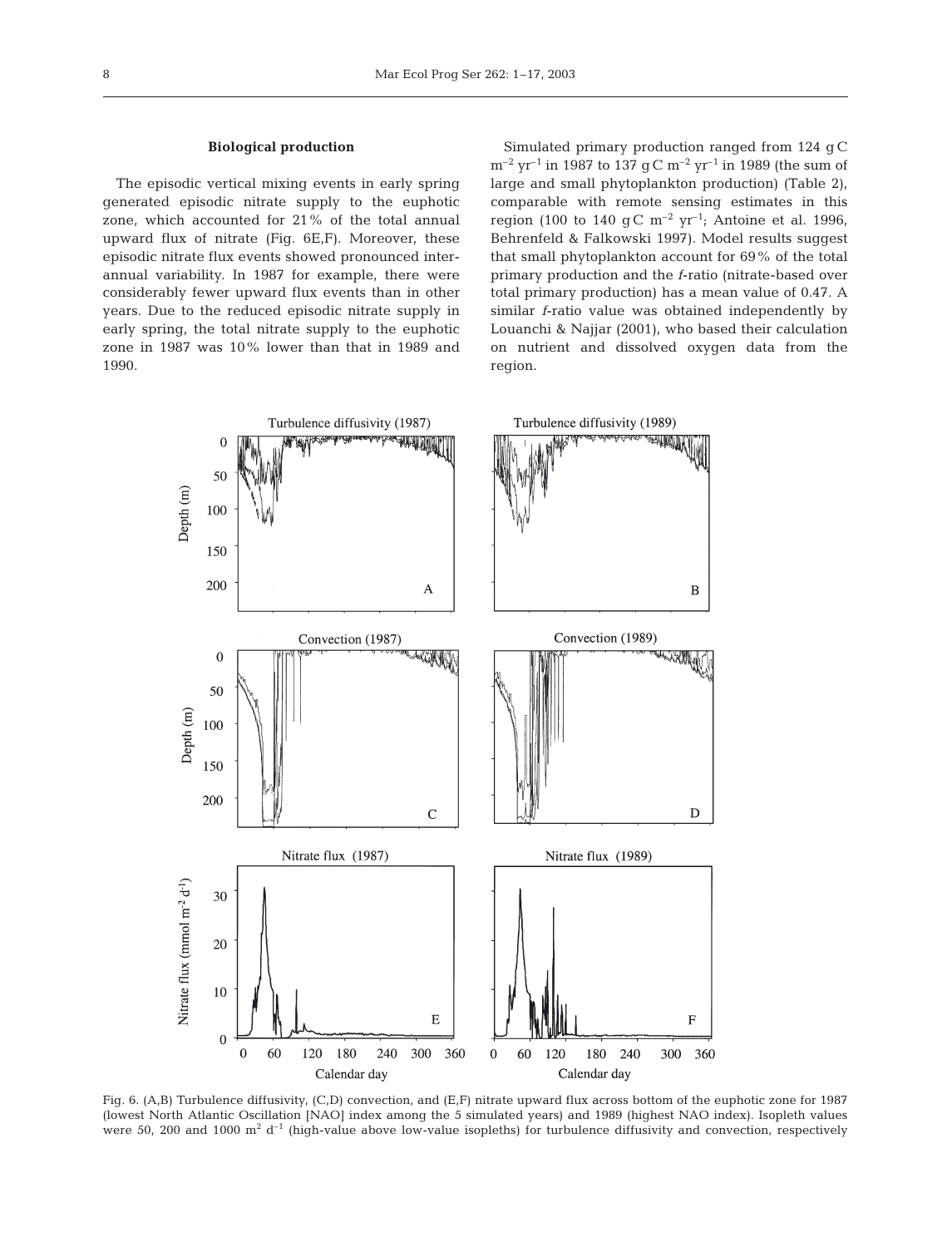Table 2. Simulated annual biological production (g C  $m^{-2}$  yr<sup>-1</sup>), *f*-ratio of total primary production (dimensionless), particle sinking flux (g C m<sup>-2</sup> yr<sup>-1</sup>), nitrate supply to euphotic zone (mol N m<sup>-2</sup> yr<sup>-1</sup>), and sensitivity analysis in which buoyancy flux-driven convective mixing was removed from the model

| Production and fluxes | Standard simulation |      |      |      |      | Sensitivity analysis |      |      |      |      |      |      |
|-----------------------|---------------------|------|------|------|------|----------------------|------|------|------|------|------|------|
|                       | 1986                | 1987 | 1988 | 1989 | 1990 | Mean                 | 1986 | 1987 | 1988 | 1989 | 1990 | Mean |
| Large phytoplankton   | 41.9                | 37.6 | 41.4 | 41.8 | 40.5 | 40.6                 | 16.6 | 17.2 | 17.9 | 18.1 | 18.1 | 17.6 |
| Small phytoplankton   | 87.2                | 86.5 | 87.2 | 95.4 | 93.3 | 89.9                 | 49.2 | 53.7 | 53.2 | 55.0 | 55.9 | 53.4 |
| f-ratio               | 0.49                | 0.46 | 0.47 | 0.47 | 0.46 | 0.47                 | 0.36 | 0.35 | 0.35 | 0.34 | 0.35 | 0.35 |
| Mesozooplankton       | 9.5                 | 10.3 | 9.6  | 10.5 | 10.6 | 10.1                 | 3.1  | 4.1  | 3.9  | 4.0  | 4.4  | 3.9  |
| Microzooplankton      | 26.7                | 28.0 | 28.5 | 30.6 | 29.9 | 28.7                 | 18.3 | 20.6 | 20.5 | 21.4 | 21.5 | 20.5 |
| <b>Bacteria</b>       | 13.6                | 14.8 | 14.4 | 15.7 | 15.6 | 14.8                 | 10.0 | 10.8 | 10.8 | 11.1 | 11.0 | 10.7 |
| Sinking flux          | 42.1                | 40.5 | 42.7 | 44.7 | 44.5 | 42.9                 | 16.5 | 17.9 | 18.2 | 18.5 | 19.0 | 18.0 |
| $NO_3^-$ flux         | 0.68                | 0.65 | 0.65 | 0.71 | 0.73 | 0.69                 | 0.24 | 0.24 | 0.25 | 0.26 | 0.26 | 0.25 |
|                       |                     |      |      |      |      |                      |      |      |      |      |      |      |

Although the interannual variability in productivity of most of the biological pools was relatively low (<15%), there was a strong correlation between total primary production and the NAO index (Fig. 7A). Small phytoplankton production had a strong correlation with the NAO index (Fig. 7C), whereas large phytoplankton production showed relatively low interannual variability (Fig. 7B). Similar positive correlations were also obtained between the NAO index and secondary productivity (Fig. 7D–F). The relationship



Fig. 7. Correlation between simulated annual production and NAO index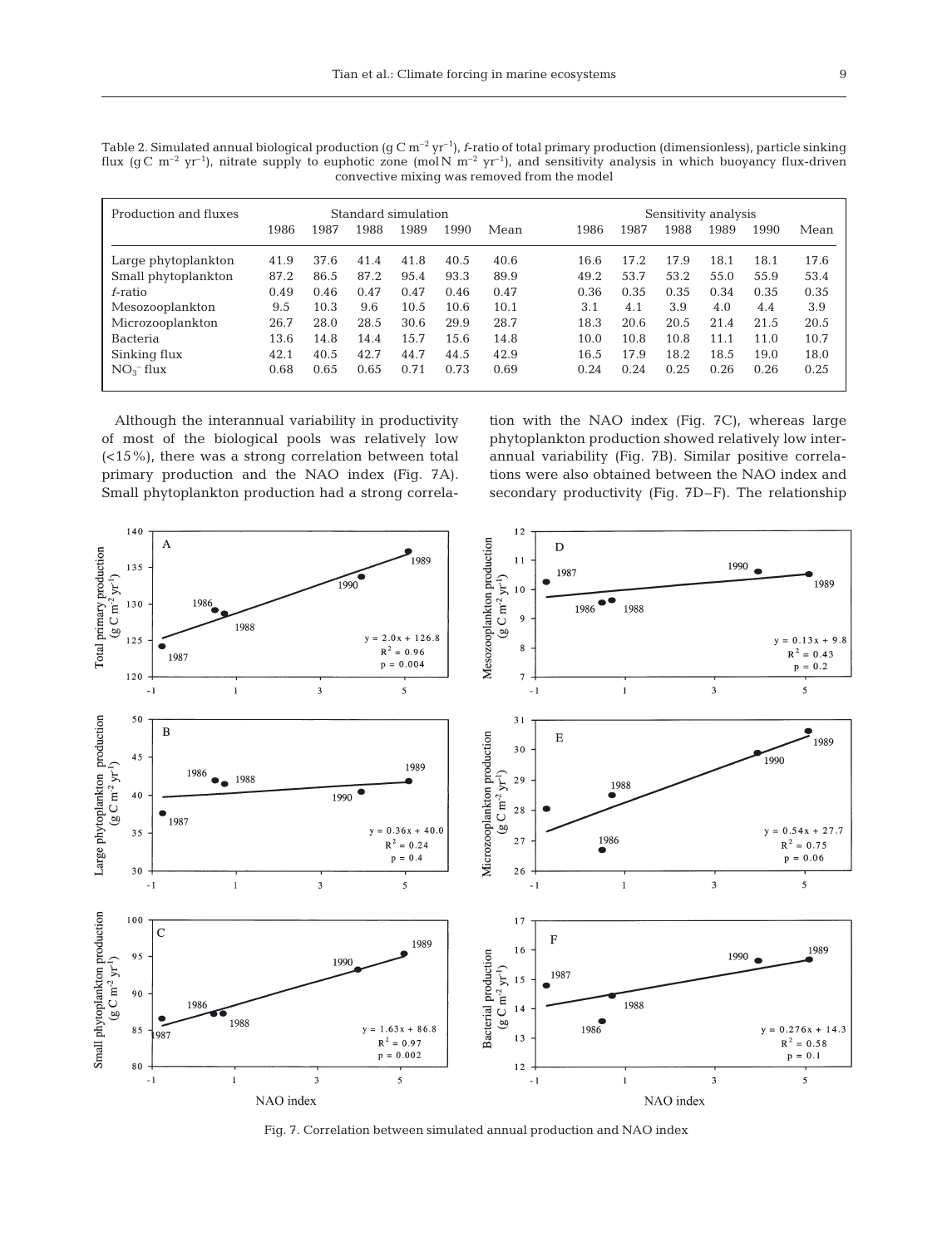between the NAO index and the productivity of microzooplankton was the strongest, while that with mesozooplankton production was the lowest, with the correlation with bacterial production intermediate between the two. Thus, the microbial food web (i.e. small phytoplankton, bacteria and microzooplankton) was more sensitive to climate variability than was the mesoplankton food web (i.e. large phytoplankton and mesozooplankton).

#### **DISCUSSION**

Climate change affects marine ecosystem function by altering physical dynamics and environmental interactions (Greene & Pershing 2000, Miller & Schneider 2000). Changes in wind stress and solar radiation are short-term variations, yet they can affect, for example, the timing and amplitude of the phytoplankton bloom and other seasonal patterns in biological activities. More important are long-term and large-scale effects, such as changes in seawater temperature, ice cover, sea level, freshwater discharge, salinity, upper ocean current fields, vertical mixing, deep convection, upwelling activity, thermohaline circulation and aeolian iron supply (Miller & Schneider 2000, Hayes et al. 2001, IPCC 2001). These factors can influence ecosystem function on a variety of temporal and spatial scales. Vertical mixing, solar radiation and temperature are the major forcing factors in our model, so we essentially focus on these topics in our discussion.

#### **Vertical mixing**

Vertical mixing is of particular importance to the functioning of pelagic ecosystems. Both nutrient supply to the euphotic zone and the time-averaged irradiance experienced by the phytoplankton are controlled by vertical mixing. Vertical mixing in cold-ocean systems consists of wind-driven, eddy diffusivity and convective mixing caused by buoyancy flux. In hydrostatic general circulation models, the static instability resulting from heat loss at the sea surface is generally removed by geostrophic adjustment (Marotzke 1991, Yin & Sarachik 1994, Rahmstorf 1995). Physical tracers such as salinity and temperature are conservative, so that any adjustment scheme which removes static instability can generate correct results for the physical dynamics of the water column. Biological-state variables (e.g. nutrients and phytoplankton) are not conserved quantities. Consequently, the geostrophic adjustment procedure is primarily important in physical-biological models. For example, implicit convection

using a large mixing coefficient (e.g.  $10 \text{ m}^2 \text{ s}^{-1}$ ; Klinger et al. 1996, Marotzke & Scott 1999) tends to overestimate nutrient supply to, and phytoplankton export from, the euphotic zone. On the other hand, simplified convective mixing, using bulk parameterization or averaging over unstable regions (Yin & Sarachik 1994, Rudels et al. 1999), may underestimate nutrient supply and phytoplankton export. Biological modeling necessitates the explicit simulation of the convective mixing that we adapted in this study.

To assess the bias caused by the omission of vertical convection, we conducted a sensitivity analysis in which the biological model was forced only by winddriven turbulence diffusivity without buoyancy fluxdriven static convection. The results revealed significant decreases in nitrate supply and biological production in the euphotic zone. Compared to the standard simulation, nitrate supply to the euphotic zone decreased by 33% on average, and biological production decreased by 57% for large phytoplankton, 40% for small phytoplankton, 61% for mesozooplankton, 29% for microzooplankton and 27% for bacteria (Table 2). The mesoplankton food web was more affected than the microbial food web. This sensitivity analysis shows that the vertical convection coefficient needs to be adequately captured in physical-biological models to simulate cold-ocean ecosystems accurately.

# **Timing of spring phytoplankton bloom**

Light intensity, vertical mixing and temperature are the 3 factors that are most frequently invoked to explain the onset of the spring phytoplankton bloom. For example, Strass & Woods (1988) argued that the poleward propagation of the bloom follows outcropping of the 12°C isotherm with the seasonal heating of the ocean surface. Based on modeling analysis, Wroblewski et al. (1988) demonstrated that the progress of phytoplankton bloom in the open North Atlantic Ocean follows the shallowing of the mixed layer, whereas Townsend et al. (1994) showed that solar radiation regulated by cloudiness is the primary factor determining the timing of the phytoplankton bloom in the Gulf of Maine.

In our model, solar radiation, vertical mixing and seawater temperature are all explicitly simulated. To analyze their impact on the development of the phytoplankton bloom, we plotted the 3 variables against primary production over the first 90 d (January to March) of the 5 modeled years (Fig. 8). During this period, surface waters are nitrate-replete so that primary production is not nutrient-limited. PAR displayed the strongest correlation with primary production  $(R^2 =$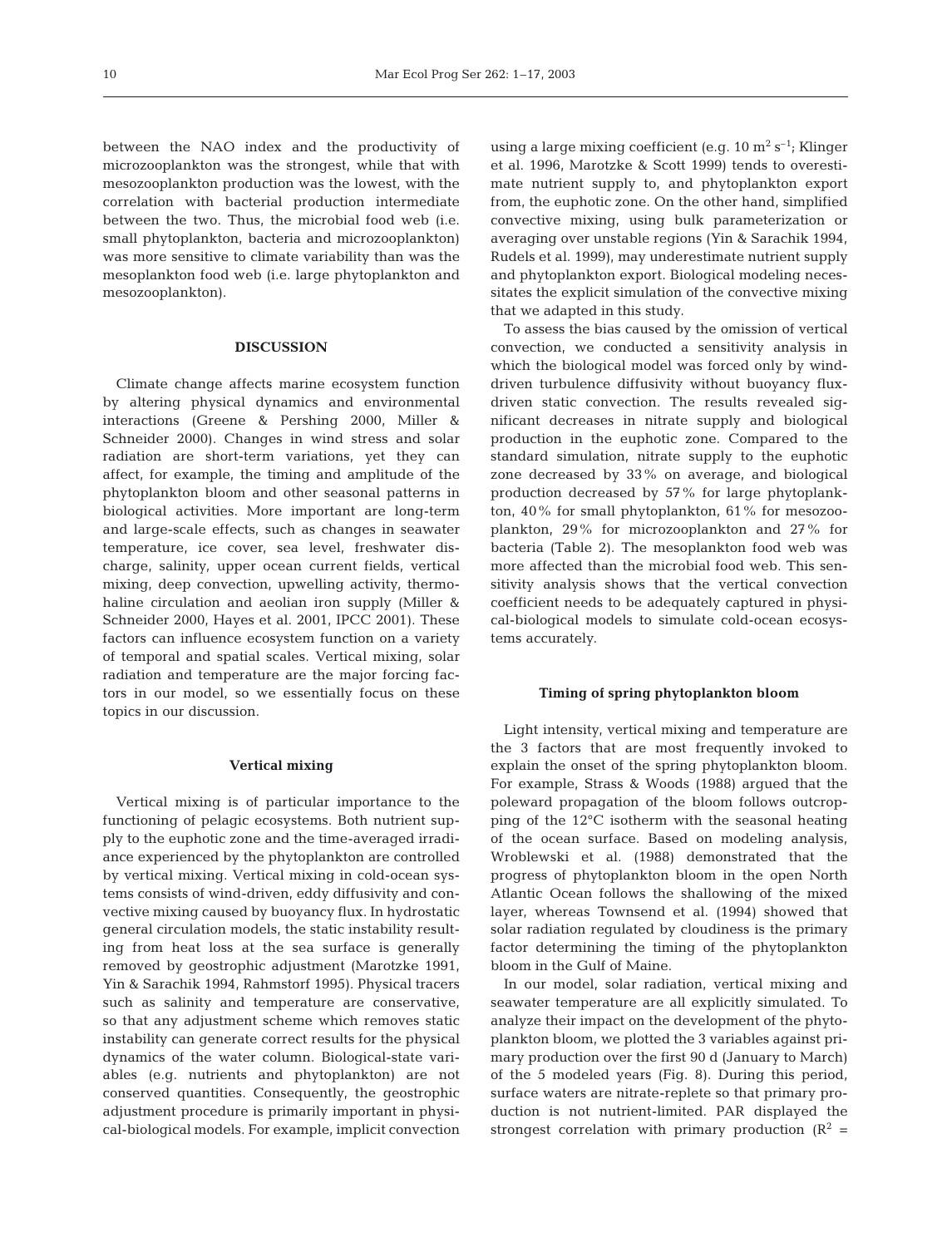

Fig. 8. Simulated relationship between primary production and (A) photosynthetically active radiation (PAR), (B) averaged vertical mixing coefficient *(Kz)* in the water column, (C) mixed-layer depth (MLD) and (D) seawater temperature over first 90 d of each of the 5 simulated years

0.81,  $n = 450$ ; Fig. 8A), followed by vertical mixing strength (Fig. 8B), whereas the mixed-layer depth showed no clear correlation with primary production (Fig. 8C) and high phytoplankton growth rate occurred in the low temperature range (Fig. 8D). At the PAR  $\sim$ 15 W m<sup>-2</sup> level, however, the primary production rates were noticeably higher than those predicted from the linear regression line (Fig. 8A), reflecting the light level at which the spring phytoplankton bloom starts. Riley (1967) suggested that the phytoplankton bloom starts when the depth-averaged irradiance within the mixed layer  $(\bar{I})$  increases to ca. 21  $W \times m^{-2}$ :

$$
\bar{I} = \frac{I_0}{kz} (1 - e^{-kz}) \approx 21 (W \times m^{-2})
$$
 (6)

where  $I_0$  is the total solar radiation at the sea surface,  $k$ is the total attenuation coefficient in the water column and *z* is the mixed-layer depth.

In our model, PAR was assumed to be 43% of total solar radiation, water attenuation  $k_w$  was 0.04 m<sup>-1</sup> and chlorophyll attenuation  $k_c$  was  $0.03 \times$  [chl] where [chl] is chlorophyll concentration in mg chl  $m^{-3}$ ) and the carbon:chlorophyll ratio was 50. Generally, the simulated phytoplankton bloom occurred when the mixed-layer depth was ca. 30 m (Fig. 8C) and the background phytoplankton biomass was at the 2 mmol  $C$  m<sup>-3</sup> level (i.e. ca. 24 mg  $C m^{-3}$  before the bloom). With the above

parameter values, PAR at 15 W  $\text{m}^{-2}$  at the sea surface corresponds to  $\bar{I} = 17$  W m<sup>-2</sup>, slightly lower than the value suggested by Riley (1967).

The vertical mixing strength averaged over the entire water column (to the bottom, i.e. 240 m) was also significantly negatively correlated  $(p < 0.01)$  with primary production (Fig. 8B). Primary production is generally low when the averaged vertical mixing coefficient is  $>1.3 \times 10^{-2}$  m<sup>2</sup> s<sup>-1</sup>. Multivariate regression analysis indicated that PAR and the vertical mixing coefficient together explain 88% of the total variance in the primary production rate under nutrient-replete conditions, of which PAR accounts for 58% while the vertical mixing coefficient accounts for 30%. However, the relative importance of light and vertical mixing strength in determining the timing of the phytoplankton bloom may differ from region to region. In a previous study in the Labrador Sea, our model showed that vertical mixing strength is the major factor controlling the phytoplankton bloom (Tian et al. 2003). In coastal regions where the water column is shallower than the critical depth, light becomes the dominating factor controlling the development of the phytoplankton bloom (Townsend et al. 1994).

Our simulated results suggest that phytoplankton biomass accumulated when the mixed-layer depth was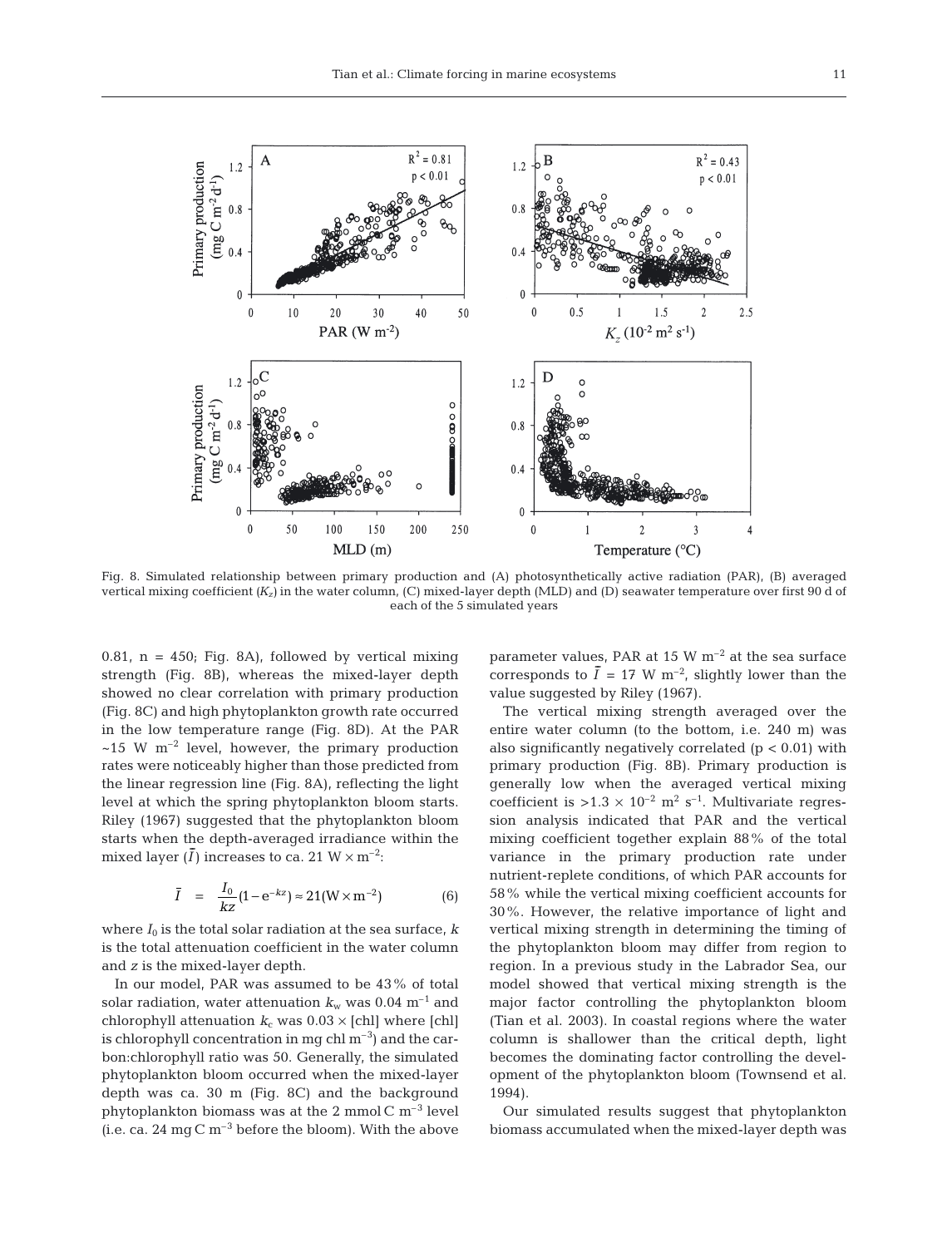<40 m (Fig. 8C). There are many exceptions, however. High primary production also occurred when the mixed layer was deep. In fact, the mixed-layer depth is not always a metric of the vertical mixing strength. When both wind and heat flux are low, vertical mixing is limited whether the water column is stratified or homogeneous. Under such neutral conditions, phytoplankton biomass can accumulate even though the mixed layer is deep (Townsend et al. 1994).

Our results reveal that the initiation of the spring phytoplankton bloom in Conception Bay is independent of temperature. This is in agreement with many years of observations in the bay which indicate that the spring bloom begins when the water column is essentially isothermal and below 0°C (Pomeroy et al. 1991, Ostrom et al. 1997, Stead & Thompson 2003). PAR, vertical mixing strength and seawater temperature are all forcing variables for biological growth rates in the model. However, the simulated results show that not all the biological rates are equally responsive to these different forcing functions. For example, while the phytoplankton growth rate was formulated as an exponential function of temperature in the model (Eq. 3), the simulated community phytoplankton growth rate was almost independent of temperature, with high growth rates occurring at low temperature ranges (Fig. 8C). The similarity between simulations and field observations indicates that the model successfully simulates the combined effects of various forcing variables and trophic dynamics.

## **Pelagic–benthic energy flow**

The sinking flux of biogenic detritus to the bottom represents an average of 33% of the annual primary production. The flux of sinking particulate matter has a bimodal distribution, with the highest value during the spring phytoplankton bloom and a second peak in late summer (Fig. 5D). The flux of sinking biogenic detritus during the spring bloom (March to May) accounted for an average of 38% of the annual sinking flux, while that in summer (July to September) accounted for 36% (seasonal sinking flux in Fig. 9 divided by annual sinking flux in Table 2). However, the phytoplankton biomass in the euphotic zone had only 1 peak during the spring bloom. Neither the simulations nor field observations showed a second maximum of phytoplankton biomass in summer at the time of the sinking of biogenic detritus. According to the model, there is a second productive season in late summer and early fall. Because of the dominance of the microbial food web in summer, the second productive period was not reflected in an increase in the standing stock of phytoplankton in



Fig. 9. Integrated primary production and particulate sinking flux from euphotic zone during spring phytoplankton bloom season (March to May, upper graph) and during summer productive season (July to September, lower graph). Percentages above bars: % small phytoplankton production contributed to total primary production; percentages below bars: % particulate sinking flux compared to total primary production

surface waters. Production of small phytoplankton accounted for 90% of the total primary production in summer, but only 36% in spring (Fig. 9). During the spring bloom, 44% of the total primary production was exported from the euphotic zone while 29% was exported in summer. The high efficiency in energy transfer from the pelagic to the benthic ecosystem in spring was due to the dominance of large phytoplankton. Based on the phytoplankton composition and the particulate sinking flux, 56% of large phytoplankton production was exported from the euphotic zone versus 26% of small phytoplankton. As the simulation of the particulate sinking flux is not constrained during summer, when microbial production is higher (Fig. 5D), the uncertainty of the export efficiency of the microbial food web should be higher than that for the mesoplankton food web.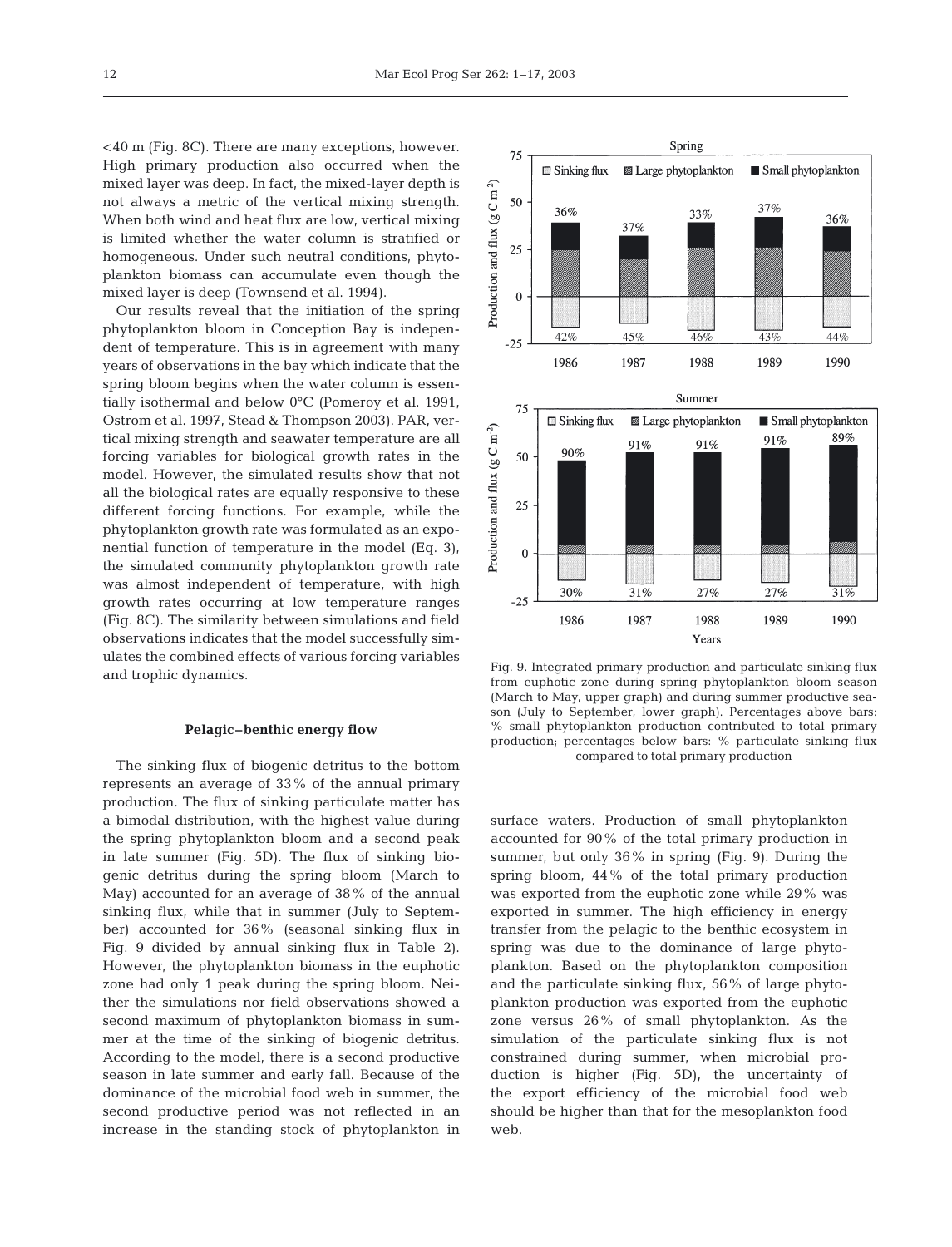

Fig. 10. Principal components analysis of biological production and seawater temperature during the summer productive season (July to September). B: Bacterial production; LP: large phytoplankton production; SP: small phytoplankton production; LZ: mesozooplankton production; SZ: microzooplankton production; T: seawater temperature. Small phytoplankton, microzooplankton and bacteria were significantly correlated with  $T$  ( $p < 0.05$ ) and mesozooplankton were correlated with T significantly at  $p = 0.07$ , but there was no significant correlation between large phytoplankton and T

# **Interannual variability in biological production and climate forcing**

We found significant correlation between the NAO index and the production rates of several of the simulated biological pools, implying that the large-scale climate regime has an impact on the Conception Bay ecosystem. We explore below the possible mechanisms connecting climate variability and biological production.

The simulated primary production was lower by 7.2 g C  $m^{-2}$  during the spring production in 1987 than that in the other years simulated. Due to the relatively higher air temperature and lower wind velocity in spring 1987, the vertical mixing strength was relatively lower than in the same period of the other years. Consequently, the upward flux of nitrate and the resultant primary production was lower during the spring phytoplankton bloom in 1987 than in the other years. The nitrate supply to the euphotic zone from March through May in 1987 was 0.058 mol N  $m<sup>-2</sup>$  lower than the long-term average of the other years, which theoretically should lead to a reduction in primary production by 4.6 g C  $m^{-2}$ . Thus, the difference in the nitrate upward flux could account for 64% of the decrease in primary production in 1987, and other controlling factors could account for the remainder.

Light is an important factor controlling the onset of the spring phytoplankton bloom (Riley 1967,

Townsend et al. 1994). Because of cloudy weather in the spring of 1987, solar radiation reaching the sea surface was relatively lower than in the rest of the modeled years. The average PAR from January through March was 15.9 W  $m^{-2}$  in 1987, whereas the mean for the other 4 simulated years was 18.7 W m–2. Solar radiation was particularly low in March 1987 (when the phytoplankton bloom typically begins to develop), 21% lower than values for the other simulated years (22.5 vs 28.6 W  $m^{-2}$ ). This reduction in solar radiation may account for some of the remaining deficit in primary production during the spring of 1987.

Integrated quarterly primary production in summer (July to September) is larger than that during the spring bloom (March to May). We have shown that the phytoplankton bloom occurs at the low temperature range in Conception Bay. In summer, however, the productivities of all the components of the microbial system (e.g. small phytoplankton, microzooplankton and bacteria) were all significantly ( $p < 0.05$ ) correlated with temperature (Fig. 10). Mesozooplankton production was also correlated with temperature to some extent, whereas large phytoplankton production was not. Thus, temperature influences primary production only indirectly in spring (by changing the vertical mixing strength) and more directly in summer by affecting the metabolic rates of members of the microbial food web. We conclude that the strong linkage between the NAO index and ecosystem dynamics in Conception Bay results from the combined effects of variability in solar radiation, vertical mixing strength and water temperature.

The simulated variability in biological production and energy flows resulted from local meteorological forcing only. Variations due to changes in the 3D current field and hydrological properties were not simulated in this study. Biological processes that are not parameterized in the model are also a source of uncertainty in the model predictions, such as zooplankton vertical migration and the combined limiting effects of multiple nutrients. Prediction of climate forcing on marine ecosystems over large spatial scales necessitates improvement in parameterization of both physical and biological dynamics.

*Acknowledgements.* The authors thank Dr. N. Choi for providing unpublished data on mesozooplankton for this study.

# LITERATURE CITED

Antoine D, Andre JM, Morel A (1996) Ocean primary production. 2. Estimation at global scale from satellite (coastal zone color scanner) chlorophyll. Global Biogeochem Cycles 10:57–69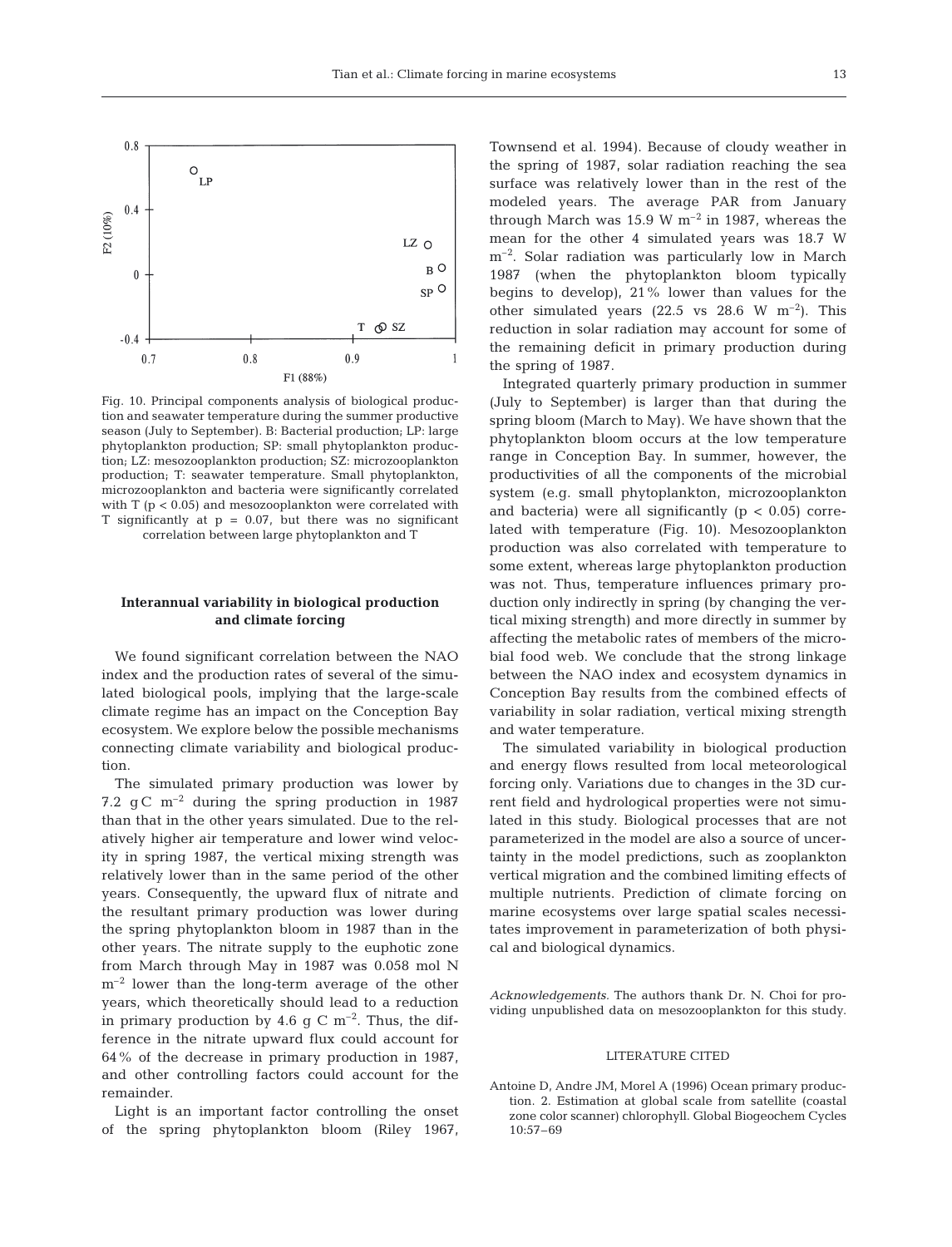- Archer D, Emerson S, Powell T, Wong CS (1993) Numerical hindcasting of sea surface pCO<sub>2</sub> at Weather Station Papa. Prog Oceanogr 32:319–351
- Barnett TP, Pierce DW, Schnur R (2001) Detection of anthropogenic climate change in the world's oceans. Science 292:270–274
- Behrenfeld MJ, Falkowski PG (1997) Photosynthetic rates derived from satellite-based chlorophyll concentration. Limnol Oceanogr 42:1–20
- Budge SM, Parrish CC (1998) Lipid biogeochemistry of plankton, settling matter and sediments in Trinity Bay, Newfoundland. II. Fatty acids. Org Geochem 29: 1547–1559
- Choe N, Deibel D (2000) Seasonal vertical distribution and population dynamics of the chaetognath *Parasagitta elegans* in the water column and hyperbenthic zone of Conception bay, Newfoundland. Mar Biol 137:847–856
- Conover RJ, Huntley M (1991) Copepods in ice-covered seas — distribution, adaptations to seasonally limited food, metabolism, growth patterns and life cycle strategies in polar seas. J Mar Syst 2:1–41
- Coyle KO, Paul AJ, Ziemann DA (1990) Copepod population during the spring bloom in an Alaskan subarctic embayment. J Plankton Res 12:759–797
- Deibel D (1986) Feeding mechanism and house of the appendicularian *Oikopleura vanhoeffeni*. Mar Biol 93: 429–436
- DeYoung B, Sanderson B (1995) The circulation and hydrography of Conception Bay, Newfoundland. Atmos-Ocean 33:135–162
- DeYoung B, Otteron T, Greatbatch RJ (1993) The local and non local response of Conception Bay to wind forcing. J Phys Oceanogr 23:2636–2649
- Durbin EG, Gilman SL, Cambel RG, Durbin AG (1995) Abundance, biomass, vertical migration and estimated development rate of the copepod *Calanus finmarchicus* in the southern Gulf of Maine during late spring. Contin Shelf Res 15:571–591
- Edwards M, Beaugrand G, Reid PC, Rowden AA, Jones MB (2002) Ocean climate anomalies and the ecology of the North Sea. Mar Ecol Prog Ser 239:1–10
- Francis RC, Hare SR, Hollowed AB, Wooster WS (1998) Effects of interdecadal climate variability on the oceanic ecosystems of the NE Pacific. Fish Oceanogr 7:1–21
- Greene CH, Pershing AJ (2000) The response of *Calanus finmarchicus* populations to climate variability in the Northwest Atlantic: basin-scale forcing associated with the North Atlantic Oscillation. ICES J Mar Sci 57: 1536–1544
- Hayes ML, Bonaventura J, Mitchell TP, Prospero JM, Shinn EA, Van Dolah F, Barber RT (2001) How are climate and marine biological outbreaks functionally linked? Hydrobiologia 460:213–220
- Head EH, Harris LR, Campbell RW (2000) Investigations on the ecology of *Calanus* spp. in the Labrador Sea. I. Relationship between the phytoplankton bloom and reproduction and development of *Calanus finmarchicus* in spring. Mar Ecol Prog Ser 193:53–73
- Huntley ME, Lopez DG (1992) Temperature-dependent production of marine copepods: a global synthesis. Am Nat 140:201–242
- Hurell JW (1995) Decadal trends in the North Atlantic Oscillation: regional temperature and precipitation. Science 269:676–679
- IPCC (Intergovernmental Panel on Climate Change) (2001) Climate change 2001. In: Houghton JT, Ding Y, Griggs DJ, Noguer M, van der Linden PJ, Dai X, Maskell K, Johnson

CA (eds) The 2001 Report of the Scientific Assessment Working Group of the Intergovernmental Panel on Climate Change (IPCC). Cambridge Press, London, p 204–237

- Iribarne JV, Godson WL (1981) Atmospheric thermodynamics. D Reidel, Boston
- Karl DM, Bidigare RR, Letelier RM (2001) Long-term changes in plankton community structure and productivity in the North Pacific Subtropical Gyre: the domain shift hypothesis. Deep-Sea Res II 48:1449–1470
- Klinger BA, Marshall J, Send U (1996) Representation of convective plumes by vertical adjustment. J Geophys Res C Oceans 101:18175–18182
- Kuhn W, Radach G (1997) A one-dimensional physical– biological model study of the pelagic nitrogen cycling during the spring bloom in the northern North Sea (FLEX '76). J Mar Res 55:687–734
- Louanchi F, Najjar RG (2001) Annual cycles of nutrients and oxygen in the upper layers of the North Atlantic Ocean. Deep-Sea Res II 48:2155–2171
- Marotzke J (1991) Influence of convective adjustment on the stability of the thermohaline circulation. J Phys Oceanogr 21:903–908
- Marotzke J, Scott JR (1999) Convective mixing and the thermohaline circulation. J Phys Oceanogr 29:2962–2970
- Martin PJ (1985) Simulation of the mixed layer at OWS November and Papa with several models. J Geophys Res C Oceanogr 90:903–916
- Mathieu T, DeYoung B (1995) Application of a mixed layer model to the inner Newfoundland shelf. J Geophys Res C Oceanogr 100:921–936
- Mellor GL, Yamada T (1982) Development of a turbulence closure model for geophysical fluid problems. Rev Geophys Space Phys 20:851–875
- Miller AJ, Schneider N (2000) Interdecadal climate regime dynamics in the North Pacific Ocean: theories, observations and ecosystem impacts. Prog Oceanogr 47:355–379
- Myrhaug D, Slaattelid OH (1998) Bottom shear stress and velocity profiles in stratified tidal planetary boundary layer flow from similarity theory. J Mar Syst 14:167–180
- Niiler PP, Kraus EB (1977) One-dimensional models of the upper ocean. In: Kraus ED (ed) Modeling and prediction of the upper layers of the ocean. Pergamon Press, New York, p 143–172
- Ostrom NE, Macko SA, Deibel D, Thompson RJ (1997) Seasonal variation in the stable carbon and nitrogen isotope biogeochemistry of a coastal cold-ocean environment. Geochim Cosmochim Acta 61:2929–2942
- Parker RA (1993) Dynamic models for ammonium inhibition of nitrate uptake by phytoplankton. Ecol Model 66: 113–120
- Parkinson CL, Washington WM (1979) A large-scale numerical model of sea ice. J Geophys Res C Oceanogr 84: 311–337
- Petrie B, Loder JW, Akenhead S, Lazier J (1991) Temperature and salinity variability on the eastern Newfoundland shelf: the annual harmonic. Atmos-Ocean 29:14–36
- Pingree RD, Pennycuick L (1975) Transfer of heat, fresh water and nutrients through the seasonal thermocline. J Mar Biol Assoc UK 55:261–274
- Planque B, Fromentin JM (1996) *Calanus* and environment in the Eastern North Atlantic. I. Spatial and temporal patterns of C. *finmarchicus* and C. *helgolandicu*s. Mar Ecol Prog Ser 134:101–109
- Platt T, Gallegos CL, Harrison WG (1980) Photoinhibition of photosynthesis in natural assemblages of marine phytoplankton. J Mar Res 38:687–701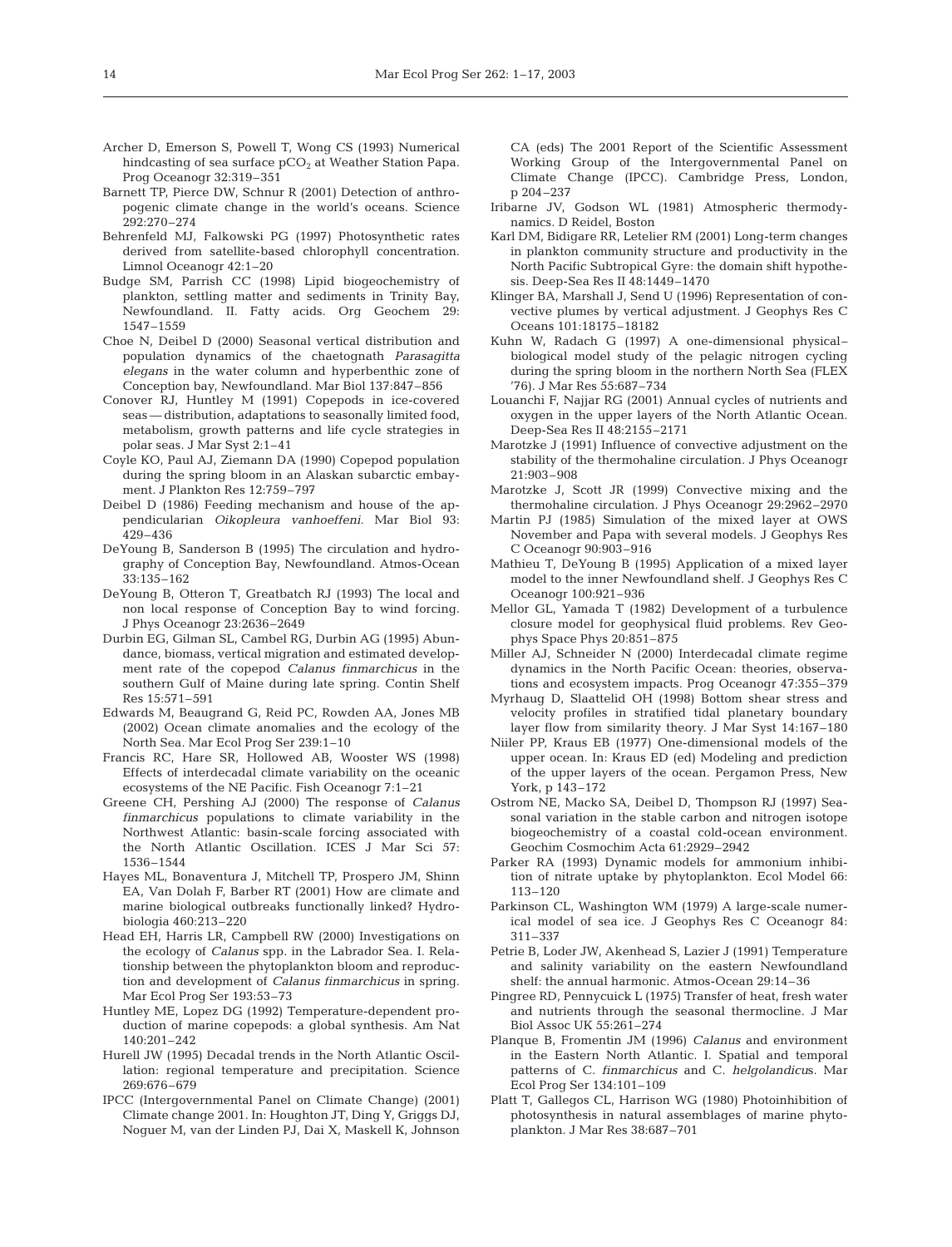- Pollard D, Batteen ML, Yan YJ (1983) Development of a simple upper-ocean and sea-ice model. J Phys Oceanogr 13:754–768
- Polovina JJ, Mitchum GT, Graham NE, Craig MP, Demartini EE, Flint EN (1994) Physical and biological consequences of a climate event in the central North Pacific. Fish Oceanogr 3:15–21
- Pomeroy LR, Wiebe WJ, Deibel D, Thompson RJ, Rowe GT, Pakulski JD (1991) Bacterial responses to temperature and substrate concentration during the Newfoundland spring bloom. Mar Ecol Prog Ser 75:143–159
- Quevedo M, Anadon R (2000) Spring microzooplankton composition, biomass and potential grazing in the central Cantabrian coast (southern Bay of Biscay). Oceanol Acta 23:297–309
- Rahmstorf S (1995) Multiple convection patterns and thermocline flow in an idealized OGGM. J Climatol 8: 3028–3039
- Redden AM (1994) Grazed-mediated chloropigment degradation and the vertical flux of spring bloom production in Conception Bay, Newfoundland. PhD thesis, Memorial University, St. John's
- Riley GA (1967) The plankton in estuaries. Estuaries 83: 316–326
- Rudels B, Friedrich HJ, Hainbucher D, Lohmann G (1999) On the parameterization of oceanic sensible heat loss to the atmosphere and to ice in an ice-covered mixed layer in winter. Deep-Sea Res II 46:1385–1425
- Sharples J, Tett P (1994) Modelling the effect of physical variability on the midwater chlorophyll maximum. J Mar Res 52:219–238
- Shindell DT, Miller RL, Schmidt GA, Pandolfo L (1999) Simulation of recent northern winter climate trends by greenhouse-gas forcing. Nature 399:452–455
- Stead RA, Thompson RJ (2003) The effect of the sinking spring bloom on digestive processes of the cold-water protobranch *Yoldia hyperborea.* Limnol Oceanogr 48:157–167
- Strass V, Woods JA (1988) Horizontal and seasonal variation of density and chlorophyll profiles between the Azores and Greenland. In: Rothschild BJ (ed) Toward a theory of biological-physical interaction in the World Ocean. D Reidel, Boston, p 113–136

Sugimoto T, Tadokoro K (1998) Interdecadal variations of

plankton biomass and physical environment in the North Pacific. Fish Oceanogr 7:289–299

- Tian RC, Vézina AF, Legendre L, Ingéram RG and 7 others (2000) Effects of pelagic food-web interactions and nutrient remineralization on the biogeochemical cycling of carbon: a modeling approach. Deep-Sea Res II 47: 637–662
- Tian RC, Vézina AF, Starr M, Saucier F (2001) Seasonal dynamics of coastal ecosystems and export production at high latitudes: a modeling study. Limnol Oceanogr 46: 1845–1859
- Tian RC, Vézina AF, Deibel D, Rivkin RB (2003) Sensitivity of biogenic carbon export to ocean climate in the Labrador Sea, a deep-water formation region. Global Biogeochem Cycles 17(4):1090
- Townsend DW, Cammen LM, Holligan PM, Campbell DE, Pettigrew N (1994) Causes and consequences of variability in the timing of spring phytoplankton blooms. Deep-Sea Res I 41:747–765
- Umoh JU, Loder JW, Petrie B (1995) The role of air–sea heat fluxes in annual and interannual ocean temperature variability on the eastern Newfoundland shelf. Atmos-Ocean 33:531–568
- Verity PG (1981) Effects of temperature, irradiance, and daylength on the marine diatom *Leptocylindrus Danicus* Cleve. I. Photosynthesis and cellular composition. J Exp Biol Ecol 55:79–91
- Warrach K (1998) Modelling the thermal stratification in the North Sea. J Mar Syst 14:151–165
- Wroblewski JS, Sarmiento JL, Flierly GL (1988) An ocean basin scale model of plankton dynamics in the North Atlantic. 1. Solutions for the climatological oceanographic conditions in May. Global Biogeochem Cycles 2:199–218
- Xing J, Davies AM (1995) Application of three dimensional turbulence energy models to the determination of tidal mixing and currents in a shallow sea. Prog Oceanogr 35: 153–205
- Yentsch CS, Menzel DW (1963) A method for the determination of phytoplankton, chlorophyll, and pheophytin by fluorescence. Deep-Sea Res I 10:221–231
- Yin FL, Sarachik ES (1994) An efficient convective adjustment scheme for ocean general circulation models. J Phys Oceanogr 24:1425–1429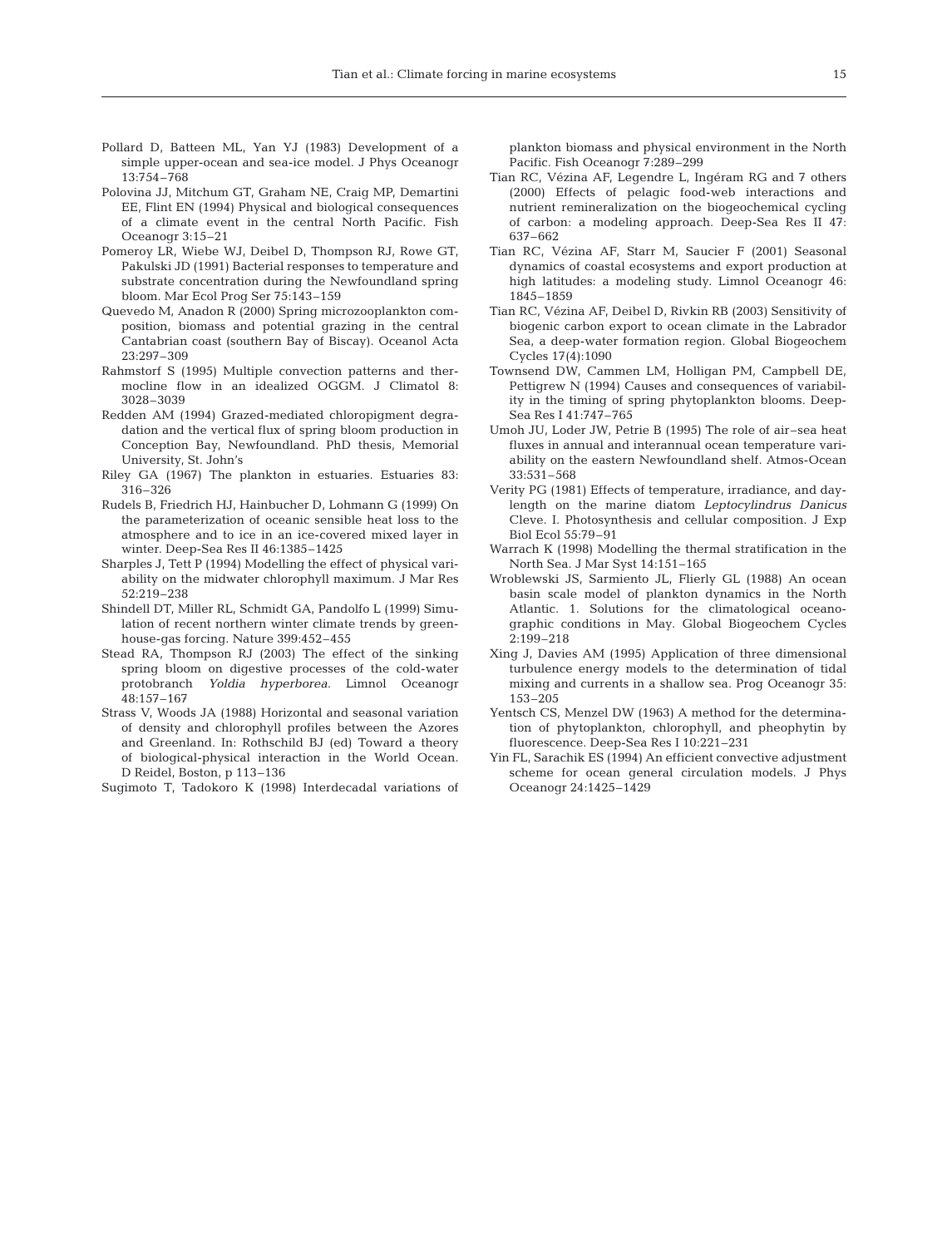The vertical turbuence diffusivity  $(K_Z)$  was determined by the Mellor-Yamada level 2.5 turbulence closure scheme (Mellor & Yamada 1982):

$$
\frac{\partial}{\partial t} \left( \frac{q^2}{2} \right) = \frac{\partial}{\partial z} \left( K_q \frac{\partial}{\partial z} \left( \frac{q^2}{2} \right) \right) + K_M \left[ \left( \frac{\partial u}{\partial z} \right)^2 + \left( \frac{\partial v}{\partial z} \right)^2 \right] - K_z \left( \frac{g}{\rho} \frac{\partial \rho}{\partial z} \right) - \frac{q^3}{B_l l}
$$
\n(A1)

$$
I = \frac{kh}{a + kh/I_0}; \quad I_0 = \gamma \frac{\int_{h_0}^{H} hq \, dh}{\int_{h_0}^{H} q \, dh}
$$
(A2)

where  $(q^2/2)$  is the turbulence kinetic energy (TKE),  $q$  is the turbulence velocity scale,  $K_{\alpha}$ ,  $K_M$  and  $K_z$  (m<sup>2</sup> s<sup>-1</sup>) are coefficients of turbulence diffusivity for TKE, momentum and tracers, respectively, *u* and *v* are current in *x* (west–east) and *y* (south–north) directions (m  $s^{-1}$ ), *g* is gravity force  $(9.8 \text{ m s}^{-2})$ ,  $\rho$  is water density (kg m<sup>-3</sup>), *z* is depth (m), *h* is the distance from the bottom (m), *H* is the total water depth (m), *l* is the vertical-mixing length scale, *B*<sub>1</sub> = 16.6, *k* = 0.4 (von Karman's constant),  $γ = 0.1$  and  $h_0 =$ 1 (roughness length at the bottom; Sharples & Tett 1994, Xing & Davies 1995). The terms on the right-hand side of Eq. (A1) represent TKE diffusion, shear production, buoyancy production and TKE dissipation, respectively. The turbulence diffusivity coefficients  $K_{a}$ ,  $K_{M}$  and  $K_{z}$  were calculated as

$$
K_M = S_M lq; \ \ K_z = S_H lq; \ \ K_q = 0.2 lq \tag{A3}
$$

$$
S_M = B_1^{-\frac{1}{3}} \frac{\left(1 - \frac{R_f}{R_{fc}}\right)\left(1 - \frac{R_f}{R_{f1}}\right)}{(1 - R_f)\left(1 - \frac{R_f}{R_{f2}}\right)}, \ S_H = B_1^{-\frac{1}{3}} \frac{\left(1 - \frac{R_f}{R_{fc}}\right)}{(1 - R_f)} \tag{A4}
$$

$$
R_{f} = 0.5(b - \sqrt{b^{2} - 4R_{f_{1}}R_{j}}); b = R_{f_{1}} + \frac{R_{f_{1}}}{R_{f_{2}}}R_{i};
$$
  

$$
R_{i} = \frac{g}{\left(\frac{\partial p}{\partial z}\right)^{2} + \left(\frac{\partial v}{\partial z}\right)^{2}}
$$
(A5)

where  $R_{f1}$  = 0.245,  $R_{f2}$  = 0.223,  $R_{fc}$  = 0.19,  $S_M$  and  $S_H$  are stability functions and  $R_i$  is the gradient Richardson number (Martin 1985, Sharples & Tett 1994, Warrach 1998). Current (*u* and *v*), temperature *(T)* and salinity *(S)* were calculated by the following equations:

$$
\frac{\partial u}{\partial t} = g \left( \eta_{\text{M2}}^x + \eta_{\text{M}}^x \sin \left( \frac{2\pi (t - \varphi_{\text{SN}})}{T_{\text{SN}}} \right) \right) \sin \left( \frac{2\pi (t - \varphi_{\text{M2}})}{T_{\text{M2}}} \right) + \frac{\partial}{\partial z} \left( K_M(z) \frac{\partial u}{\partial z} \right) + f v - \varepsilon u
$$
\n(A6)

$$
\frac{\partial v}{\partial t} = g \left( \eta_{\rm M2}^{\rm y} + \eta_{\rm M2}^{\rm y} \sin \left( \frac{2\pi (t - \varphi_{\rm SN})}{T_{\rm SN}} \right) \right) \sin \left( \frac{2\pi (t - \varphi_{\rm M2})}{T_{\rm M2}} \right) + \frac{\partial}{\partial z} \left( K_M(z) \frac{\partial v}{\partial z} \right) - fu - \varepsilon v \tag{A7}
$$

$$
\frac{\partial T}{\partial t} = \frac{\partial}{\partial z} \left( \left( K_z(z) \right) \frac{\partial T}{\partial z} \right) + \frac{1}{\rho c_p} \frac{\partial I}{\partial z} \tag{A8}
$$

$$
\frac{\partial S}{\partial t} = \frac{\partial}{\partial z} \left( \left( K_z(z) \right) \frac{\partial S}{\partial z} \right) \tag{A9}
$$

where  $\eta_{M2}^{x}$ ,  $\eta_{M2}^{y}$  are the average of the maximum pressure gradient generated by M2 tide in *x* and *y* directions  $(1 \times 10^{-9} \text{ m s}^{-2})$ ,  $\eta_{Mf}^{x}$ ,  $\eta_{Mf}^{y}$  represent the deviation from the average of the pressure gradient during spring-neap tides  $(1 \times 10^{-9} \text{ m s}^{-2})$ ,  $\varphi_{\text{SN}}$ ,  $\varphi_{\text{M2}}$  (0 h),  $T_{\text{SN}}$  (336 h = 14 d) and  $T_{\text{M2}}$ (12.4 h) are phases and periods of the spring-neap and M2 tides, respectively (Warrach 1998), *t* is time (s), *I* is irradiance (W  $\overline{m}^{-2}$ ) and  $C_p$  is the specific heat of seawater (4088) J kg<sup>-1</sup> K<sup>-1</sup>; Pollard et al. 1983). The first term on the righthand side of Eqs. (A6) and (A7) represents an approach to the tidal cycle, the second term is the eddy diffusivity, the third term is the Coriolis acceleration ( $f = 1.45 \times 10^{-4}$  sin  $(l \times \pi/180, l$ : latitude), and the last term ( $\epsilon = 1.16 \times 10^{-7}$  $s^{-1}$ ) represents dissipation parameterization such as Rayleigh friction, Newtonian damping and the pressure gradient generated by currents (DeYoung et al. 1993). Being 1-dimensional, the model cannot model sea-surface slope and pressure gradients. The dissipation parameter  $(\epsilon)$  is necessary to prevent the current from increasing unrealistically.

Since our objective was to capture climatological forcing on a marine ecosystem, the boundary conditions and energy fluxes at the sea–air interface are of particular importance:

$$
\frac{\partial}{\partial z} \left( K_q(z) \frac{\partial}{\partial z} \left( \frac{q^2}{2} \right) \right) \Big|_{z=0} = \frac{(\omega \cdot s)^2}{2} \left( \frac{B_1}{S_M} \right)^{\frac{1}{2}} \tag{A10}
$$

$$
\frac{\partial}{\partial z} \left( K_M(z) \frac{\partial u}{\partial z} \right) \bigg|_{z=0} = \frac{\tau_x}{\rho_s \, dz} \tag{A11}
$$

$$
\frac{\partial}{\partial z} \left( K_M(z) \frac{\partial y}{\partial z} \right) \Big|_{z=0} = \frac{\tau_y}{\rho_s \mathrm{d} z} \tag{A12}
$$

$$
\frac{\partial}{\partial z} \left( K_z(z) \frac{\partial T}{\partial z} \right) \bigg|_{z=0} = \frac{\theta_H}{\rho_s c_p \text{d} z} \tag{A13}
$$

$$
\frac{\partial}{\partial z} \left( K_z(z) \frac{\partial S}{\partial z} \right) \Big|_{z=0} = \frac{\theta_S}{dz}
$$
 (A14)

where  $\omega_{*s}$  is wind-friction velocity,  $\tau_x$  and  $\tau_y$  are wind friction in *x* and *y* directions, respectively,  $\rho_s$  is surface water density,  $\theta_H$  is total heat flux at the sea surface, and θ*<sup>s</sup>* is the salinity flux at the sea surface. Salinity flux includes salinity changes due to evaporation and precipation, ice formation and melting at high latitudes in the NW Atlantic generate seasonality of salinity in coastal current waters. These seasonal changes were also observed in Conception Bay, which shows a regular salinity decrease from May/June to September/October and an increase in winter (DeYoung & Sanderson 1995). As our 1D model could not capture horizontal advection and freshwater discharge, we added a surface salinity flux,  $-0.35$  d<sup>-1</sup> from Calendar Day 122 (May 1) to Day 303 (October 31) and  $+0.96$  d<sup>-1</sup> from Day 1 (January 1) to Day 60 (March 1). The total of this additional salinity flux is thus zero on an annual cycle. These values are empirical, and allowed us to simulate field observations (see section 'Comparison between simulation and observations'). Wind stress (τ) and friction velocity (ω<sub>\*s</sub>) were determined as: